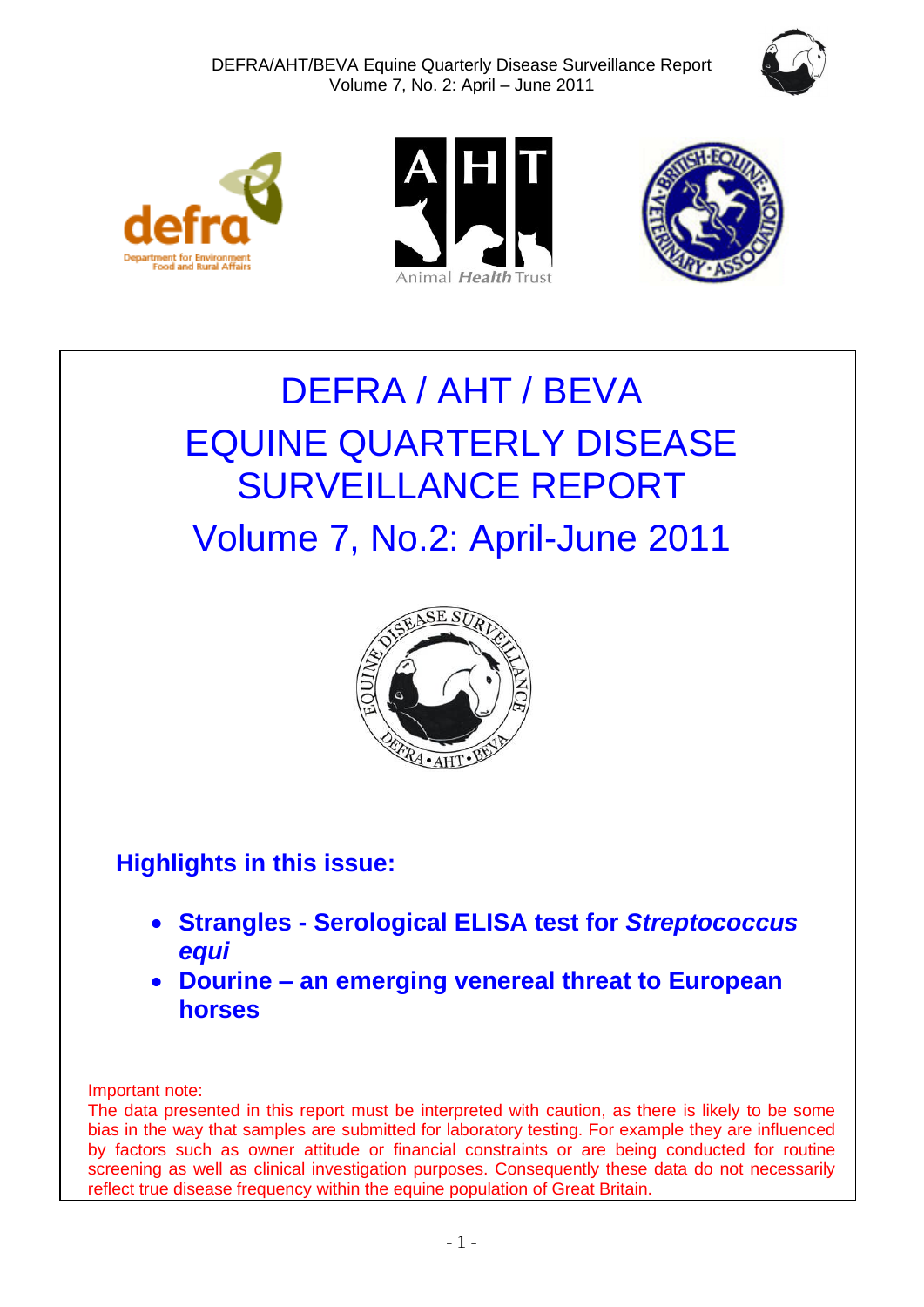

# **TABLE OF CONTENTS**

| <b>INTRODUCTION</b>                                                                                                                                              | 3                                      |
|------------------------------------------------------------------------------------------------------------------------------------------------------------------|----------------------------------------|
| <b>VIROLOGY DISEASE REPORT FOR THE SECOND QUARTER OF 2011</b>                                                                                                    | 8                                      |
| <b>VIROLOGICAL DIAGNOSES FOR THE SECOND QUARTER OF 2011</b>                                                                                                      | 9                                      |
| <b>BACTERIOLOGY DISEASE REPORT FOR THE SECOND QUARTER 2011</b>                                                                                                   | 10                                     |
| <b>FOCUS ARTICLE: SEROLOGICAL ELISA TEST FOR STREPTOCOCCUS EQUI (STRANGLES)</b>                                                                                  | 11                                     |
| <b>TOXIC AND PARASITIC DISEASE REPORT FOR THE SECOND QUARTER 2011</b>                                                                                            | 13                                     |
| <b>FOCUS ARTICLE: DOURINE – AN EMERGING VENEREAL THREAT TO EUROPEAN HORSES</b>                                                                                   | <u>15</u>                              |
| REPORT ON POST-MORTEM EXAMINATIONS FOR THE FIRST QUARTER 2011                                                                                                    | 19                                     |
| <b>EAST ANGLIA</b><br><b>HOME COUNTIES</b><br><b>SOUTH WEST</b><br><b>NORTHERN ENGLAND</b><br><b>WEST MIDLANDS</b><br><b>SCOTLAND</b><br><b>NORTHERN IRELAND</b> | 19<br>19<br>19<br>20<br>20<br>20<br>20 |
| <b>ACKNOWLEDGEMENTS</b>                                                                                                                                          | 21                                     |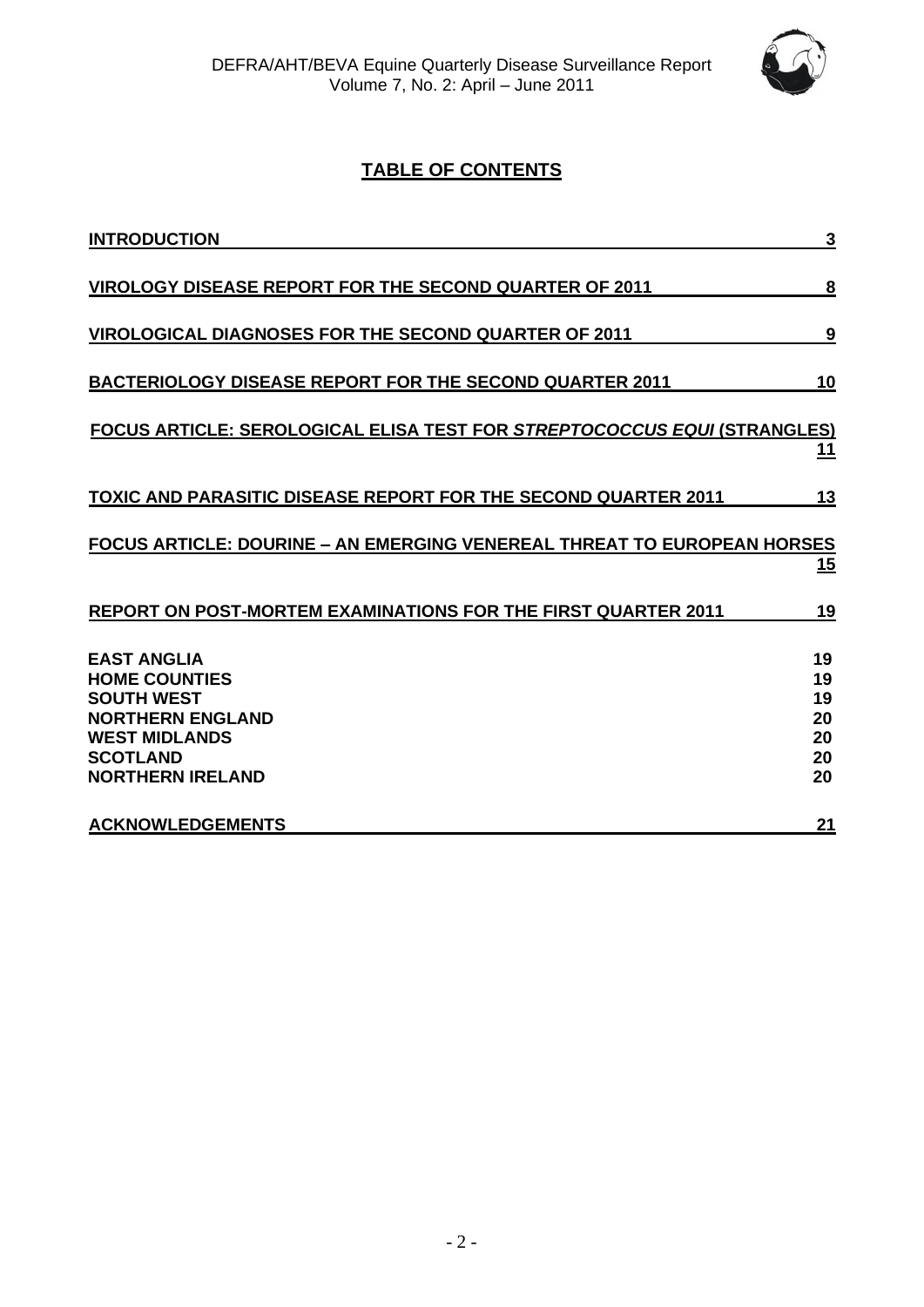

# **Introduction**

<span id="page-2-0"></span>Welcome to the second quarterly equine disease surveillance report for 2011 produced by Department of Environment, Food and Rural Affairs (Defra), British Equine Veterinary Association (BEVA) and the Animal Health Trust (AHT). Regular readers will be aware that this report collates equine disease data arising from multiple diagnostic laboratories and veterinary practices throughout the United Kingdom giving a unique insight into equine disease occurrence on a national scale.

#### **National disease occurrence**

#### Equine influenza

Equine influenza activity has been lower than normally expected for the summer months when horses increase the extent to which they move and mix at shows and events, carrying the virus with them. However, there have been two confirmations of equine influenza recently in Great Britain. On 25th July 2011 Animal Health Trust confirmed equine influenza in a horse in Wiltshire. Diagnosis was made on the basis of seroconversion to H3N8 influenza virus in a haemagglutination inhibition (HI) in a nonvaccinated, cross-bred horse that showed typical clinical signs of frequent coughing at rest and nasal discharge. On 11th August 2011 the Animal Health Trust confirmed equine influenza in a pony in North Lanarkshire, Scotland. Diagnosis was made on the basis of a positive result on nucleoprotein antigen ELISA on a nasopharyngeal swab taken from a non-vaccinated 9-year-old pony mare that had had signs of pyrexia, coughing and mucopurulent nasal discharge for 2 days before being sampled. The affected pony is a single animal on a private premise that had been very recently acquired from a dealer's yard.

#### **International disease occurrence**

#### Contagious Equine Metritis (CEM)

CEM was confirmed recently in France and the United States of America (USA). On 25th July 2011 the *Réseau d'Epidémio-Surveillance en Pathologie Equine* (RESPE) reported a single case of CEM in a French Trotter mare in the Department of Calvados, Normandy, northern France. The mare was reported to have signs of metritis with laboratory diagnosis made on 13th July 2011 by the Frank Duncombe Laboratory based on positive bacterial culture of *Taylorella equigenitalis* (*T. equigenitalis*) from a uterine swab. On 27th July 2011 the United States Department of Agriculture (USDA), Washington, USA notified the OIE of the confirmation of CEM through subclinical infection with *T. equigenitalis* in a four-yearold Arabian stallion in Arizona, USA. Diagnosis was made by the National Veterinary Services Laboratories (NVSL) on 21st July by isolation of CEM organism by culture conducted on semen as a routine pre-export test. The source of the infection was not known and there was no known relationship between this positive stallion and any horses associated with the previous USA cases of CEM. A comprehensive epidemiological investigation was initiated by Arizona Department of Agriculture and USDA officials. Controls implemented include quarantine and treatment as necessary of animals in three states that had been bred this season with semen from the infected stallion. All testing and treatment protocols were being conducted in accordance with federal, international, and expert guidance and requirements.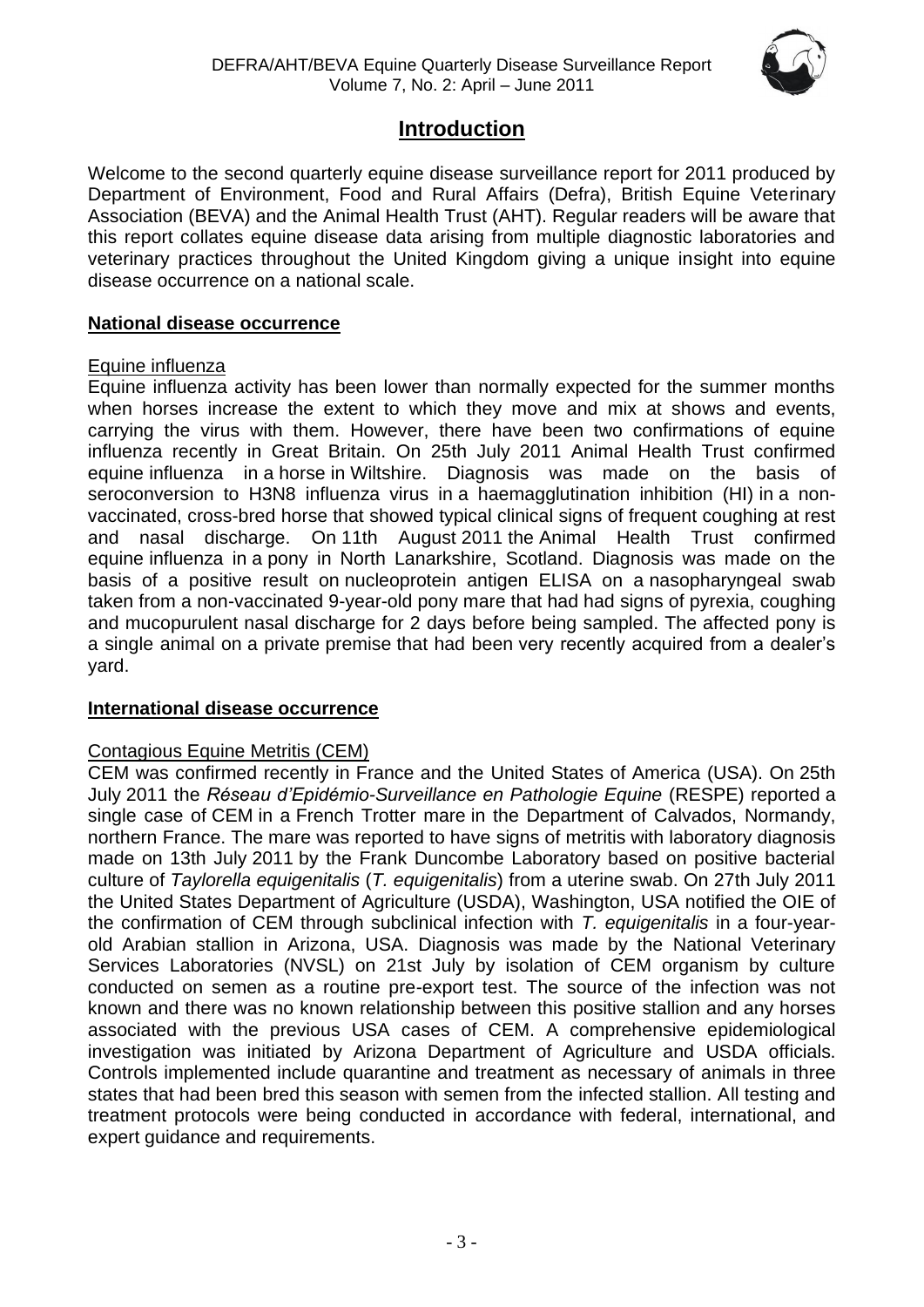

#### Dourine in Italy

Between 27th May and 22nd June 2011 five epidemiologically linked outbreaks of Dourine involving 10 diagnosed cases was confirmed on five different premises on the island of Sicily and in the Napoli region of mainland Italy. In all outbreaks horses with infection with *Trypanosoma equiperdum* were confirmed by complement fixation test (CFT) performed by the Istituto Zooprofilattico Sperimentale dell' Abruzzo e del Molise (IZS), Teramo, Italy (national laboratory).

The index case was a Friesian stallion at a farm in Catania, Sicily which had been tested negative for Dourine in September 2010. Tracing identified a CFT positive, clinically affected mare on another Catania premises that had attended the stallion farm since March 2011 and had been mated by the stallion in July 2011. Further tracing identified two CFT positive Friesian stallions on a premise in the area of Frattamaggiore, Napoli, mainland Italy with six further cases on premises where the two stallions had originated in Casoria (one case) and Nola (five cases), both in the Napoli region.



A subsequent retrospective survey of 1231 blood samples collected in 2010 for the purposes of West Nile virus surveillance demonstrated 61 (5%) samples positive for Dourine by CFT from 10/15 (67%) regions where samples were available (see map). Further controls have been implemented with additional serological testing of all legally registered breeding horses in nine central and southern regions of Italy. In the region of Campania preliminary results from these control investigations indicated 15/236 (6.4%) animals residing in 11/77 (14.3%) premises were serologically positive for Dourine by CFT. However, the specificity of the dourine CFT is not well characterised and so the results of retrospective serosurveillance need to interpreted cautiously, particularly in the absence of clinical disease information.

Investigations are continuining into all retrospective serological diagnoses of Dourine in order to better understand the origin and epidemiology of *Trypanosoma equiperdum* infection among horses in Italy. Equine reproduction regulations have been further enforced by veterinary and agricultural authorities throughout Italy and consideration is being given to extending the additional controls of blood testing all registered breeding animals to the whole of the country.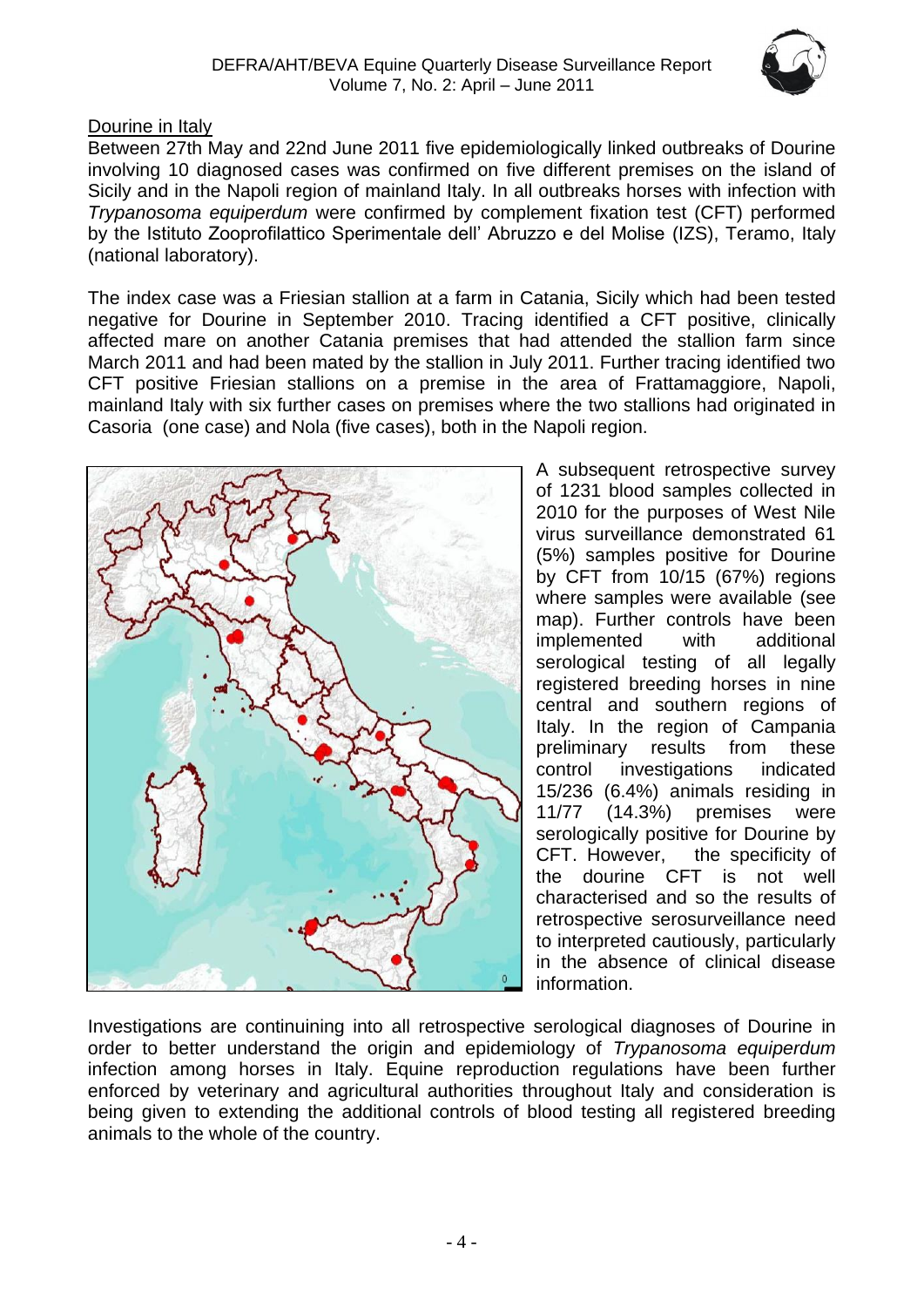#### Equine Influenza

On 19th July 2011 the Chief Veterinary Officer for Mongolia notified OIE of the occurrence of clinical H3N8 equine influenza in seven horses among 418 animals in Songinokhairhan district, Ulaanbaatar City, Mongolia. Diagnoses were confirmed by positive results in haemagglutination inhibition (HI) tests and virus isolation conducted by the State Central Veterinary Laboratory (national laboratory). On 10<sup>th</sup> August 2011 an update to the OIE reported the more widespread occurrence of clinical H3N8 equine influenza in Mongolia. The report detailed 103 separate outbreaks occurring mainly in central and eastern parts of Mongolia (see map) and involving 74,608 cases with 40 deaths from the disease reported.



#### Hendra virus in Australia

In Queensland between 30<sup>th</sup> June and 27<sup>th</sup> July ten horses and one dog on eight premises (Beaudesert [1 horse], Mt Alford [3 horses, 1 dog], Park Ridge [1], Kuranda [1], Hervey Bay [1], Boondall [1], Logan [1] and Chinchilla [1]) were confirmed with Hendra virus infection. These infections are rare spillover events from the natural hosts for Hendra virus, flying foxes (also called fruit bats). On 27th July 2011 the Chief Veterinary Officer for Australia, notified the OIE of the confirmation of serological evidence of Hendra virus infection in one of three dogs on a premises in Mount Alford, Queensland that was already under restriction for three recent equine cases. The diagnosis was made at the Australian Animal Health Laboratory (AAHL), Geelong, Victoria by serological ELISA and virus neutralisation test (VNT) applied to serum. PCR tests applied to samples on 4th July 2011 and 25th July 2011 were though negative for Hendra virus. The dog has not had a reported recent illness. It is most likely that the dog contracted the infection from one of three horses on this property that have died from Hendra between mid-June and early July 2011. All dogs are tested where they have had possible exposure to infected horses. National policy is that domesticated animals that have evidence of infection with Hendra virus, even if they are not ill, are euthanased because of the potential risk they may pose to people.

In New South Wales between  $30<sup>th</sup>$  June and  $24<sup>th</sup>$  July five horses on four premises (Wollongbar [2 cases], Macksville [1], Lismore [1] and Mullumbimby [1]) were confirmed with Hendra virus infection. Samples from the dead horses were sent to the Elizabeth Macarthur Agricultural Institute for laboratory analysis and results confirmed Hendra virus. All properties were placed in quarantine and the dead horses buried. Horse and companion animal movements on and off quarantined properties are not permitted. On all four properties it is likely that contact with flying foxes was the likely source of infection, although the second Wollongbar case may have become infected by close contact with the first infected horse. All horses that have had close contact with an infected horse are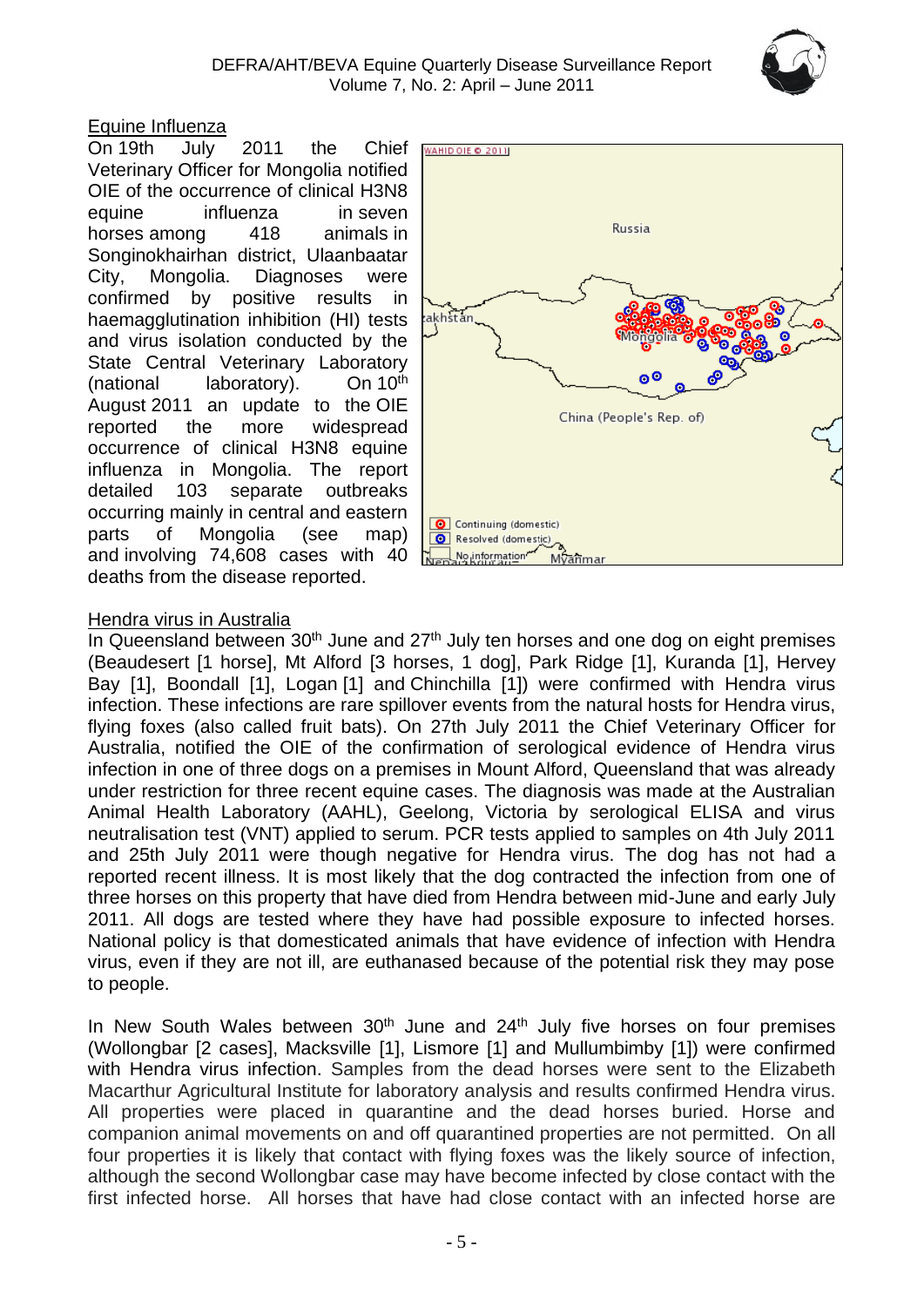

sampled and tested three times, at approximately 1, 16 and 32 days after contact as part of the control measures after infection is confirmed. The Hendra cases seen in 2011 represent a marked increase in numbers and the first real incursion into NSW.

#### West Nile Virus (WNV)

WNV was confirmed recently in Greece and the United States of America (USA). On 1st August 2011 the Ministry of Rural Development and Food in Athens, Greece notified OIE of the occurrence of clinical WNV infection in two horses among 35 animals on a premises in Attiki. Initial clinical diagnoses were confirmed by positive results in real time PCR, competitive ELISA and IgM capture ELISA conducted by the Virology Department of the Institute of Infectious and Parasitic Diseases at the Centre of Athens Veterinary Institutes (national laboratory). In addition in the framework of active sero-surveillance being undertaken a single subclinical infection was confirmed on 3rd August 2011 in a horse on a premise with 11 horses in Kentriki-Macedonia. Diagnosis was by competitive ELISA and IgM capture ELISA conducted by the national laboratory. In the USA there have been six cases of WNV encephalitis diagnosed for the year to date with cases occurring in Georgia (1 case), North Dakota (3), Pennsylvania (1) and California (1).

#### **Defra news**

On 8<sup>th</sup> August 2011 Defra announced that Mr Michael Seals, MBE, a livestock and arable farmer from Derbyshire, has been appointed as the Chair of the new Animal Health and Welfare Board for England (AHWBE). The Board will bring experts including farmers, veterinarians, welfare experts and others from outside Government together with the Chief Veterinary Officer and civil servants to make direct policy recommendations on policy affecting the health and welfare of all kept animals such as farm animals, horses and pets. The AHWBE will hold its first meeting towards the end of 2011. Mr Seals will form part of the selection panel for other external board members who are expected to be appointed in October. The Terms of Reference for the Board can be found at [http://www.defra.gov.uk/food-farm/animals/ahwbe/.](http://www.defra.gov.uk/food-farm/animals/ahwbe/)



Following the confirmation of Dourine, a parasitic venereal disease of horses caused by infection with the protozoa *Trypanasoma equiperdum*, in Italy in May 2011, Defra published two preliminary outbreak assessment reports, which are available on Defra's website [\(Click here\)](http://archive.defra.gov.uk/foodfarm/farmanimal/diseases/monitoring/poa.htm). In recognition of the significance of clinical dourine being confirmed in mainland Europe we include a Focus article on the disease.

The situation assessment provided by Defra considered Dourine to be slow moving as it is only transmitted by sexual contact, not vector borne unlike other Trypanosome infections.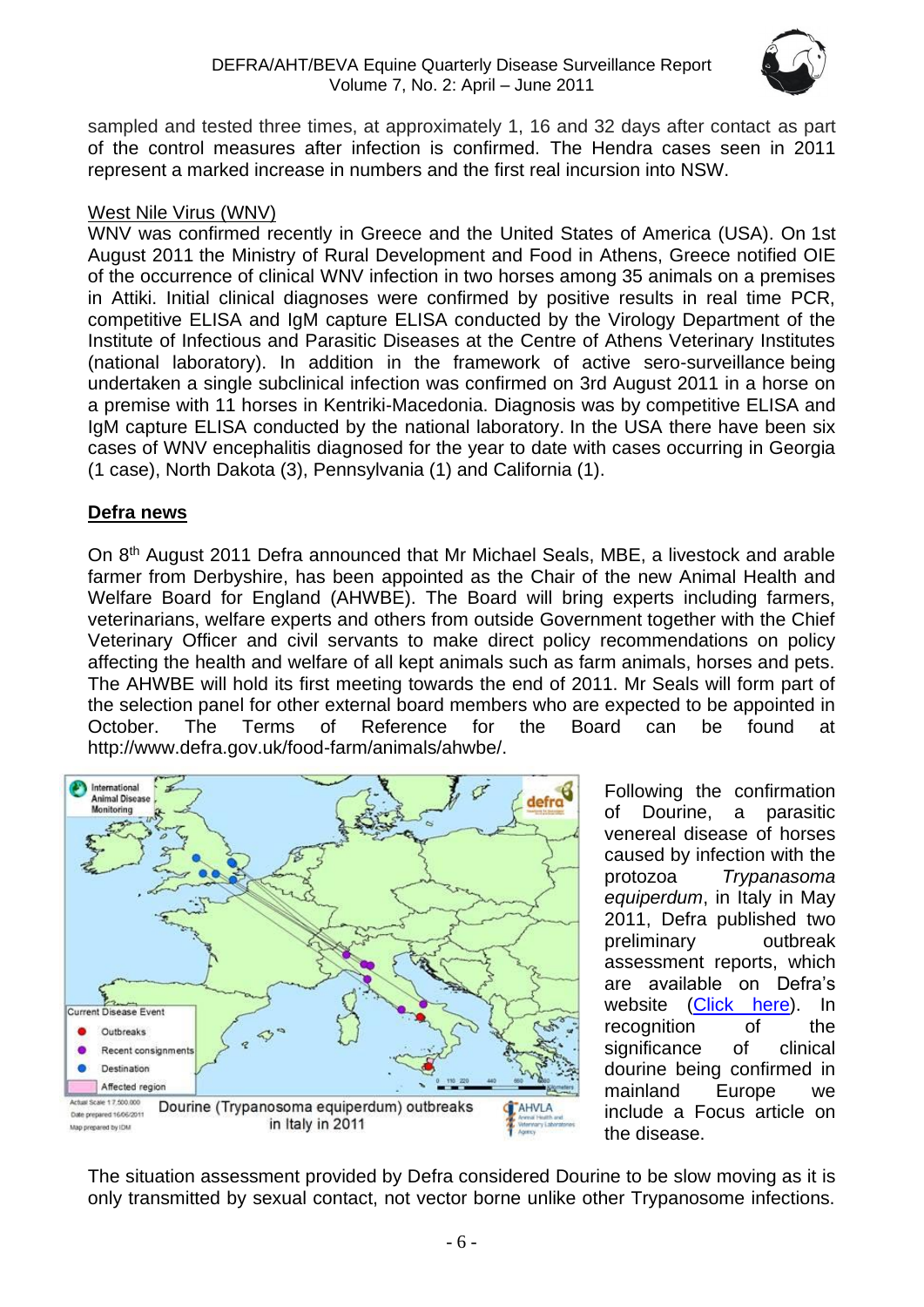

The EU electronic trade notification system (TRACES) which holds certificates for horses consigned for breeding purposes, or registered horses moving to the UK for longer than a temporary movement, reported that 8 such horses (including a foal) were consigned to the UK since May 1st 2011 (see map). Due to the EIA situation in Italy, the UK currently has in place extra checks on horses originating there. All horses which have spent time in Italy and are entering the UK for reasons other than temporary movements are restricted and sampled for EIA. This would be expanded to include testing for Dourine for the foreseeable future, and back tracing to cover the last few weeks in Italy.

According to Defra the Dourine outbreaks in Italy continue to be an emerging situation until more information about the source of infection is known. There are no legislative requirements for horses destined for EU trade to be pre-export tested for Dourine, but EU legislation (90/425/EEC) allows post import checks for compliance purposes, which may include testing samples. On this basis and taking into account the current low level of trade from Italy, Defra still considers the risk of introduction of Dourine into the UK in horses originating in Italy "very low" (very rare but cannot be excluded occur) or "low" (rare but does occur). The level of checks on consignments of horses for breeding and reproduction originating in Italy will remain in place to ensure compliance with EU trade, and additional tests will be carried out due to the presence of clinical and subclinical disease in Italy. The situation will be continuously monitored and the risk level might be revised in the future.

### **Focus articles**

In this report we are pleased to include two focus articles, one on the parasitic equine venereal disease Dourine, which has been recently confirmed in horses in Italy as reported above and the other on use of serology in preventing, investigating and controlling outbreaks of strangles. The first focus article provides an overview of Dourine and is adapted from the recently adopted Horserace Betting Levy Board (HBLB) Code of Practice prepared by Sidney Rickets and Andrew McGladdery of Rossdale and Partners, James Crowhurst of Newmarket equine Hospital and Richard Newton of the Animal Health Trust. The second article is provided by Mr Edd Knowles of Bell Equine Clinic, near Maidstone Kent and provides a short guide to use of the relatively new serological blood test for infection *by Streptococcus equi*, in the investigation and control of strangles in horses.

We reiterate that the views expressed in this focus article are the authors' own and should not be interpreted as official statements of Defra, BEVA or the AHT.

Access to all of the equine disease surveillance reports can be made on a dedicated page on the Animal Health Trust website at [http://www.aht.org.uk/equine\\_disease.html](http://www.aht.org.uk/equine_disease.html) or via the BEVA and Defra websites:

<http://www.beva.org.uk/> [http://archive.defra.gov.uk/foodfarm/farmanimal/diseases/vetsurveillance/](http://archive.defra.gov.uk/foodfarm/farmanimal/diseases/vetsurveillance)reports/listing.htm

We would remind readers and their colleagues that a form is available on the AHT website for registration to receive reports free of charge, via e-mail, on a quarterly basis. The link for this registration form is available via [http://www.aht.org.uk/equine\\_disease\\_registration.html](http://www.aht.org.uk/equine_disease_registration.html)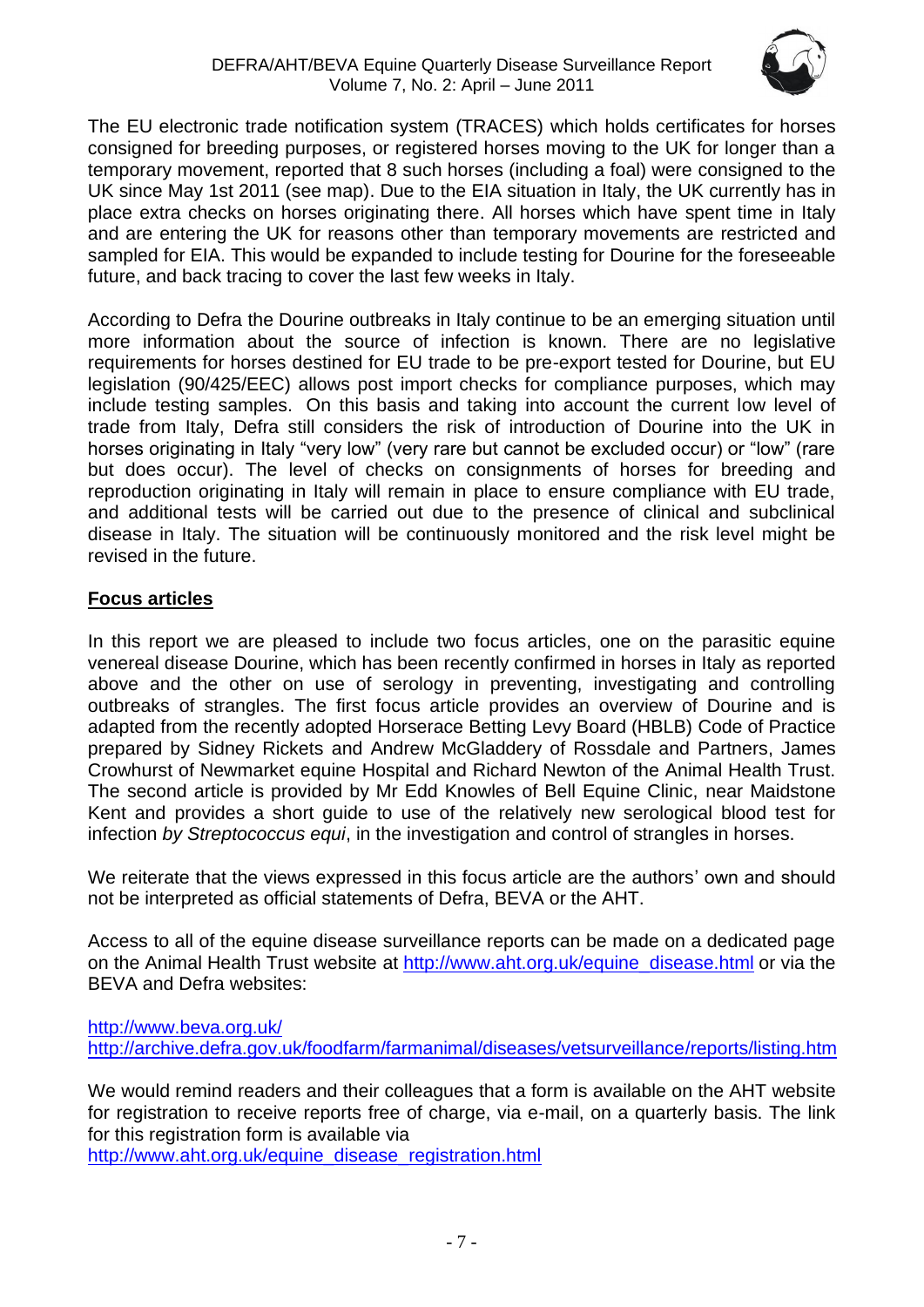

# **Virology Disease Report for the Second Quarter of 2011**

The results of virological testing for April to June 2011 are summarised in Table 1 and include data relating to Equine Viral Arteritis (EVA), Equine Infectious Anaemia (EIA) and West Nile Virus (WNV) from the Veterinary Laboratories Agency (VLA), Weybridge. The sample population for the VLA is different from that for the other contributing laboratories, as the VLA's tests are principally in relation to international trade (EVA and EIA). VLA now provides testing for WNV as part of clinical work up of neurological cases on specific request and provided the appropriate Regional Veterinary Lead of Animal Health Veterinary Laboratories Agency (AHVLA) has been informed.

| Table 1: Diagnostic virology sample throughput and positive results for the second quarter |  |
|--------------------------------------------------------------------------------------------|--|
| 2011                                                                                       |  |

|                          | <b>Number of</b><br><b>Samples Tested</b> | <b>Number Positive</b> | <b>Number of</b><br><b>Contributing</b><br>Laboratories |
|--------------------------|-------------------------------------------|------------------------|---------------------------------------------------------|
| <b>Serological Tests</b> |                                           |                        |                                                         |
| <b>EVA ELISA</b>         | 2438                                      | $75*$                  | 6                                                       |
| EVA VN                   | 932                                       | $103*$                 | 3                                                       |
| <b>VLA EVA VN</b>        | 377                                       | $22*$                  | 1                                                       |
| EHV-1/-4 CF test         | 825                                       | $7*$                   | $\overline{2}$                                          |
| EHV-3 VN test            | 23                                        | $\overline{7}$         | 1                                                       |
| ERV-A/-B CF test         | 259                                       | $0^*$                  |                                                         |
| Influenza HI test        | 272                                       | 0*                     |                                                         |
| EIA (Coggins)            | 460                                       | 0                      | 3                                                       |
| <b>EIA ELISA</b>         | 1521                                      | $\mathbf 0$            | 6                                                       |
| VLA EIA (Coggins)        | 753                                       | $\mathbf 0$            |                                                         |
| <b>VLA WNV (PRNT)</b>    | 0                                         | 0                      | 1                                                       |
| <b>Virus Detection</b>   |                                           |                        |                                                         |
| <b>EHV-1/-4 PCR</b>      | 62                                        | 12                     | $\overline{2}$                                          |
| <b>EHV-2/-5 PCR</b>      | 16                                        | 10                     | 1                                                       |
| Influenza NP ELISA**     | 92                                        | 2                      | $\overline{2}$                                          |
| Influenza Directigen     | 55                                        | 0                      | 1                                                       |
| Influenza VI in eggs     | $\overline{2}$                            | $\Omega$               | 0                                                       |
| EHV VI                   | 98                                        | 14                     |                                                         |
| <b>EVA VI/PCR</b>        | 1                                         | $\mathbf 0$            |                                                         |
| <b>VLA EVA VI/PCR</b>    | 11                                        | $\Omega$               |                                                         |
| Rotavirus##              | 94                                        | 28                     | 11                                                      |

ELISA = enzyme-linked immunosorbent assay, VN = virus neutralisation, VLA = Veterinary Laboratories Agency, CF = complement fixation,

 $H =$  haemagglutination inhibition, Coggins = agar gel immuno diffusion test, PCR = polymerase chain reaction, NP = nucleoprotein,

VI = virus isolation, EVA = equine viral arteritis, EHV = equine herpes virus, ERV = equine rhinitis virus, EIA = equine infectious anaemia  $#$  = Seropositives include vaccinated stallions,  $*$  = Diagnosed positive on basis of seroconversion between paired sera

## = Testing methods for Rota virus detection included an ELISA and a Latex Agglutination test, both performed on faecal samples \*\* = The relatively high number of NP ELISA tests performed is largely due to requirements for international equine movement. All horses travelling to Australia must now have 2 NP ELISA tests performed prior to travel. The figures above include tests performed for international trade purposes.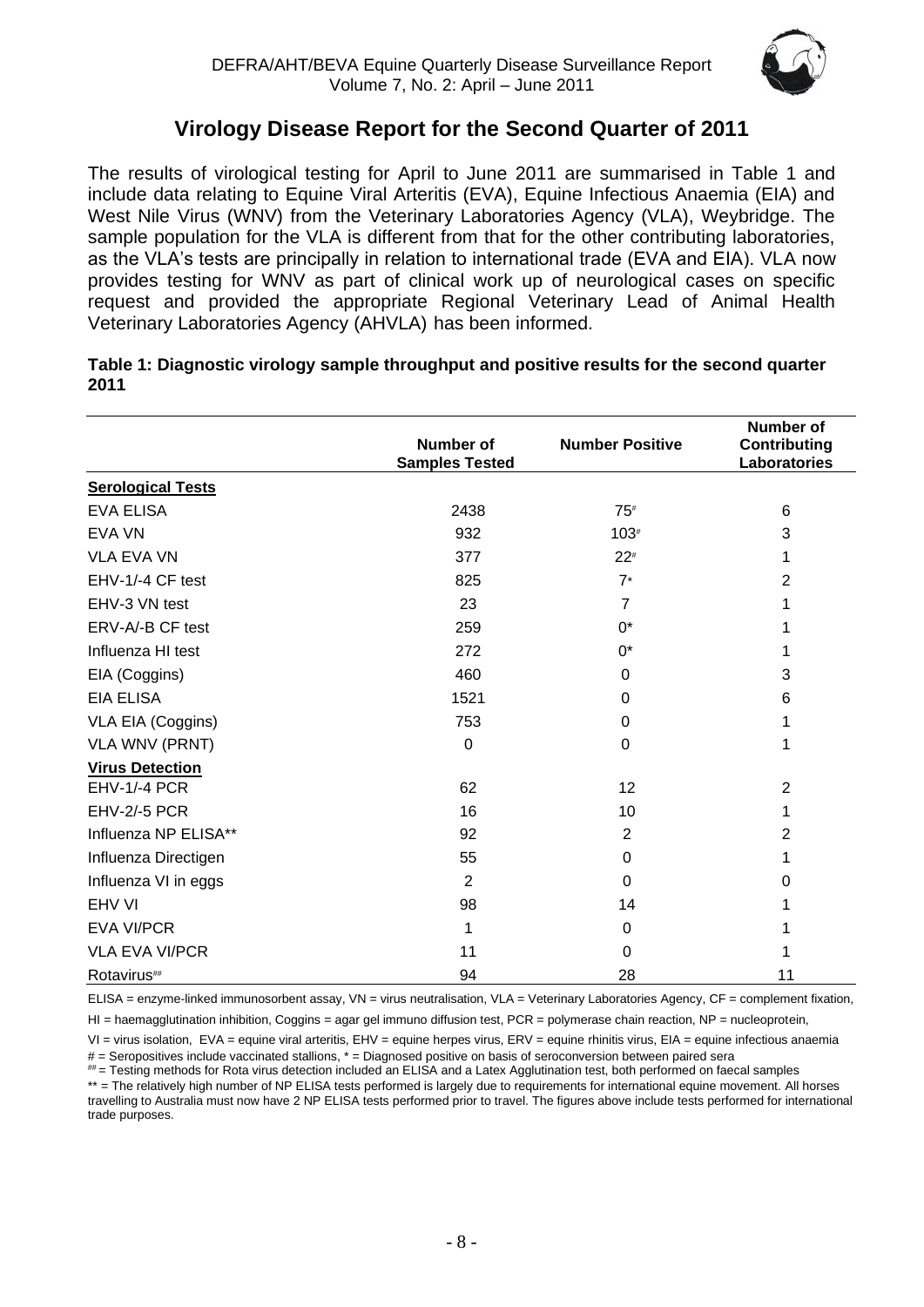

Of the 22 EVA VN positives detected by the VLA, 1 was an import sample, 13 were export samples and 8 samples were submitted for diagnosis.

The 753 agar gel immuno diffusion tests for EIA (AGID; Coggins) were conducted for international trade purposes and they were all negative.

#### **Virological Diagnoses for the Second Quarter of 2011**

#### **Equine Herpes Virus-1 (EHV-1) Abortion**

Four single cases of EHV-1 abortion were reported in this quarter. Three cases were in Thoroughbred mares of which two were vaccinated and the other was in a vaccinated Polo pony mare. A further outbreak of EHV-1 abortion in two non-vaccinated Warmblood mares on one premises was reported on 28<sup>th</sup> April. In all cases EHV-1 infection was confirmed at the Animal Health Trust on the basis of positive PCR and/or virus isolation for EHV-1 in mixed fetal tissues. All necessary precautions were taken and the HBLB Codes of Practice were followed.

#### **Equine Influenza**

A single case of equine influenza was confirmed in a five-year-old non-vaccinated riding pony in Cardiff, South Wales, United Kingdom. The affected pony was new to the premise, and presented with clinical signs of cough, nasal discharge and pyrexia on arrival. The diagnosis was confirmed at the Animal Health Trust by nucleoprotein antigen ELISA applied to a nasopharyngeal swab. The affected pony was isolated and no further cases were reported.

#### **Equine Herpes Virus-3 (coital exanthema)**

In this quarter, one case of EHV-3 infection was confirmed in a Clydesdale at the Animal Health Trust by virus isolation from a swab.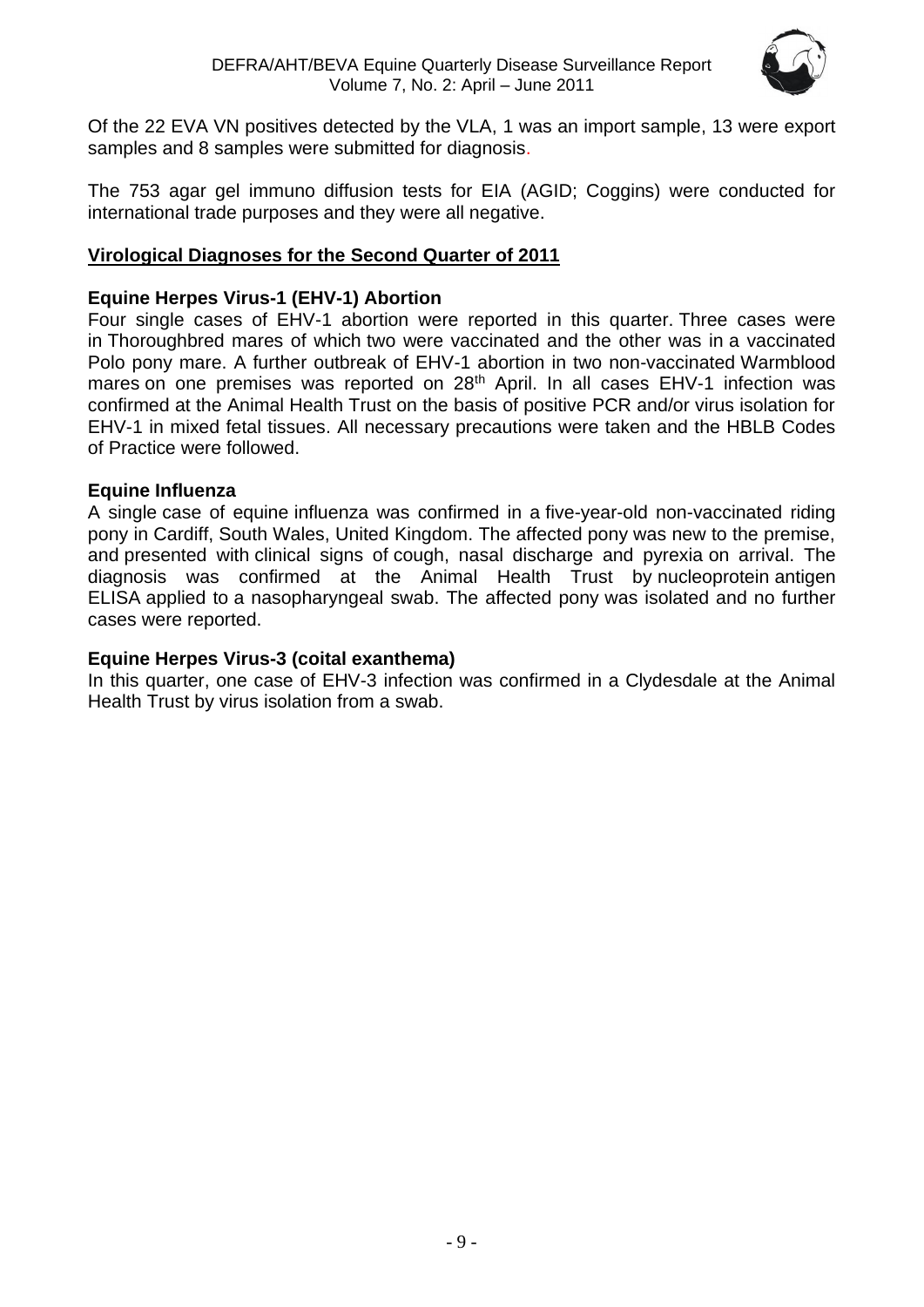

# **Bacteriology Disease Report for the Second Quarter 2011**

A summary of the diagnostic bacteriology testing undertaken by different contributing laboratories is presented in Table 2. For contagious equine metritis (CEM) 29/30 HBLB approved laboratories in the UK contributed data.

#### VLA CEMO Data for the period April to June 2011

We are again pleased to include data relating to CEM testing from the Veterinary Laboratories Agency (VLA), in this quarterly report. The sample population for the VLA is different from that for the other contributing laboratories as the VLA tests are principally in relation to international trade and/or outbreak investigations.

#### **Strangles**

Strangles remains endemic in the UK, especially among parts of the non-Thoroughbred horse population. Diagnoses are confirmed in the UK based on traditional culture of *S. equi* and qPCR on respiratory samples and/or seroconversion using a serological ELISA.

|                                              | <b>Number of</b><br><b>Samples</b><br>Tested | <b>Number</b><br><b>Positive</b> | <b>Number of</b><br><b>Contributing</b><br><b>Laboratories</b> |
|----------------------------------------------|----------------------------------------------|----------------------------------|----------------------------------------------------------------|
| <b>CEMO (HBLB)</b>                           | 7084                                         | 0                                | 29                                                             |
| <b>CEMO (VLA)</b>                            | 340                                          | 0                                |                                                                |
| Klebsiella pneumoniae#                       | 7086                                         | 3                                | 29                                                             |
| Pseudomonas aeruginosa                       | 7086                                         | 39                               | 29                                                             |
| Strangles*culture                            | 2353                                         | 166                              | 20                                                             |
| <b>Strangles PCR</b>                         | 1352                                         | 92                               | 2                                                              |
| <b>Strangles ELISA</b>                       | 2004                                         | 407                              |                                                                |
| <b>Salmonellosis</b>                         | 476                                          | 12                               | 18                                                             |
| <b>MRSA</b>                                  | 595                                          | 0                                | 13                                                             |
| <b>Clostridium perfringens</b>               | 106                                          | 10                               | 7                                                              |
| <b>Clostridium difficile (toxin by ELISA</b> |                                              |                                  |                                                                |
| or immunochromatography)                     | 102                                          | 18                               | 9                                                              |
| <b>Borrelia (by ELISA)</b>                   | 32                                           | 12                               |                                                                |
| <b>Rhodococcus equi</b>                      | 339                                          | 10                               | 6                                                              |
| Lawsonia intracellularis**                   | 18                                           | $\overline{2}$                   | $\overline{2}$                                                 |

#### **Table 2: Diagnostic bacteriology sample throughput and positive results for the second quarter 2011**

CEMO = contagious equine metritis organism (*Taylorella equigenitalis*); HBLB = HBLB accredited laboratories; #=capsule type 1,2,5; VLA = VLA reference laboratory**; \****Streptococcus equi* subsp*. equi*; MRSA = methicillin resistant *Staphylococcus aureus.* \*\* *Lawsonia*  intracellularis identified using PCR applied to faeces; <sup>1</sup> reproductive tract samples only  $\frac{$ \# #}{=} an overseas sample from Italy

#### VLA *Salmonella* results

From 18 strains typed by the VLA the serotypes reported were S. Typhimurium (9 isolates), *S*. Newport (5 isolates), S. 4,5,12:I:-193, S. Kottbus, S*.* Montevideo and S. Oslo (1 isolate respectively). These 18 positive samples represent 11 incidents. The following definition of an incident applies: "An incident comprises the first isolation and all subsequent isolations of the same serovar or serovar and phage/definitive type combination of a particular *Salmonella* from an animal, group of animals or their environment on a single premises, within a defined time period (usually 30 days)."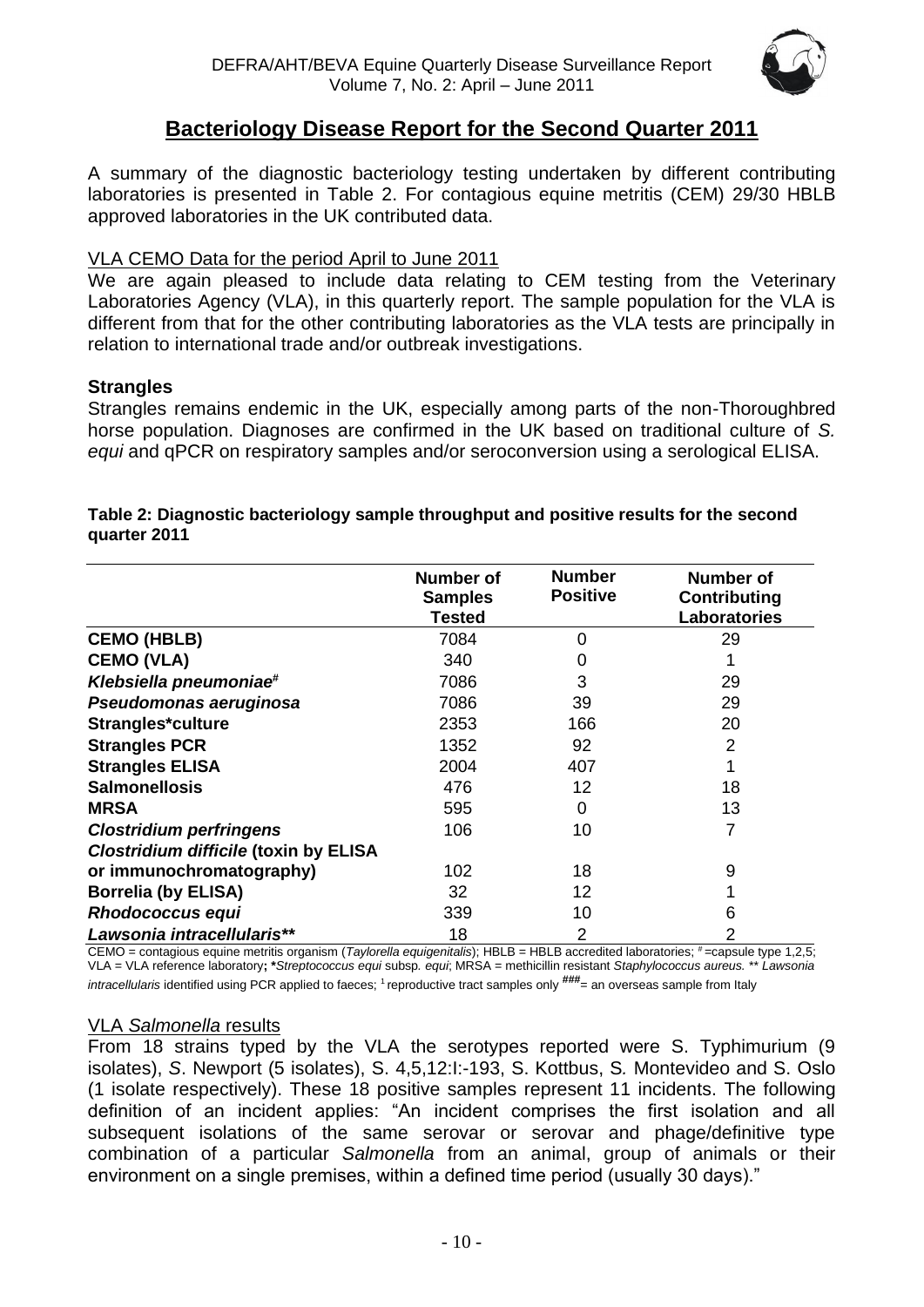

# **Focus Article: Serological ELISA test for** *Streptococcus equi* **(Strangles)**

E.J. Knowles, Bell Equine Clinic, Mereworth, Maidstone, Kent

#### **The disease**

Strangles is caused by infection with *Streptococcus equi (S. equi).* Clinical signs include pyrexia, mucopurulent nasal discharge and abscess formation in the retropharyngeal and submandibular lymph nodes. Diagnosis is usually based on the characteristic clinical signs and culture (and/or PCR) of nasopharyngeal swabs or pus (reviewed by Sweeney and others (2005)). Many, perhaps even the majority of, cases in the UK do not show classical clinical signs. Instead they show milder atypical signs or may have subclinical infections (Slater 2010).

Two factors underlie strangles importance as a disease. Firstly, around 10% of cases develop more severe clinical signs which occasionally prove fatal. Secondly *S. equi* has evolved to persist in the equine population. After normal infection, a proportion of cases, known as carriers, remain persistently but asymptomatically infected. Carriers appear outwardly normal but infection usually persists in the guttural pouches; in-contact horses can become infected through intermittent shedding of *S. equi*. Together with the unrecognised and thus untreated atypical cases, carriers are likely to contribute significantly to the disease persistence. Identification of both carriers and atypical cases is difficult by conventional means.

| <b>Blank</b> | 0.0 | 0.8           | 0.0    | 0.0 | 0.9                             | 0.0 |
|--------------|-----|---------------|--------|-----|---------------------------------|-----|
| -ve          | 0.0 | 0.0           | 0.3    | 0.0 | 0.0                             | 0.8 |
| $+ve$        | 2.5 | 0.0           | $-0.0$ | 2.8 | 0.0                             | 0.0 |
|              | 0.1 | 0.0           | 0.0    | 0.5 | 0.0                             | 0.0 |
|              | 1.8 | 0.0           |        | 0.0 | 0.0                             |     |
|              | 2.0 | 0.0           |        | 1.0 | 0.0                             |     |
|              | 0.0 | 0.4           |        | 0.0 | 0.4                             |     |
|              | 3,4 | $\approx 0.0$ |        | 1.7 | 0.0<br>$\overline{\phantom{a}}$ |     |

**Protein A (OD>0.5 is +ve) Protein C (OD>0.5 is +ve)**

#### **The test**

In 2008 the Strangles ELISA blood test was launched by the Animal Health Trust. The test detects IgG, to two *S. equi* specific antigens (A and C), identified through sequence analysis of *S. equi* and numerous strains of *S. zooepidemicus*. Exposure to *S. equi* within the last 6 months can be detected with a sensitivity of 93.3%, and a specificity of 88.0% (Waller, A.S. personal communication). The test has proved popular and 5129 samples were submitted in 2010 (DEFRA/AHT/BEVA 2010).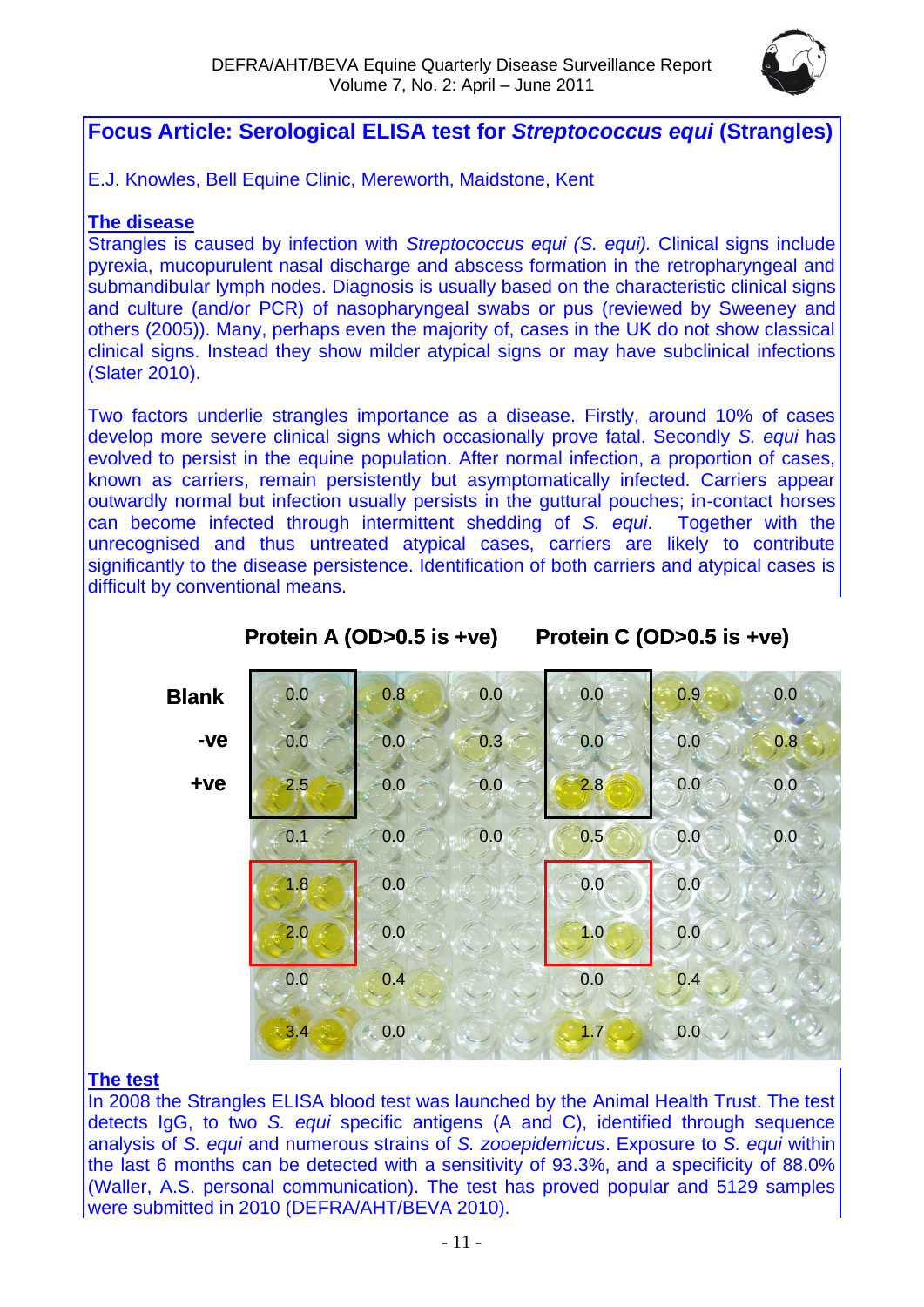

#### **Test use and interpretation**

The test has 3 main uses:

- Screening horses of unknown history prior to movement onto disease free premises to allow carriers to be identified and treated before movement.
- Follow up testing after an outbreak e.g. at a livery yard. In many cases it can be unclear which horses have been exposed to *S. equi* and thus may be carriers.
- Confirmation of infection in atypical cases or those in which conventional testing has failed to demonstrate the presence of *S. equi.*

A positive ELISA result indicates a serological response to exposure but not necessarily current infection or carrier status. Only a small minority of seropositive horses are likely to be carriers. Whilst a negative result makes carrier status highly unlikely, a positive result is an indication for additional testing (guttural pouch endoscopy or repeated nasopharyngeal swabbing) to confirm or refute carrier status.

Positive results can occur in vaccinated horses. The Equilis Strep E vaccine has only recently been reintroduced and the persistence and magnitude of IgG titres to these antibodies in vaccinated horses has not been well characterised. False positive results due to the assay not being 100% specific can occur in clinically normal horses.

Samples taken early in the course of the disease (within 2 weeks) may give negative results if insufficient time has elapsed for a serological response to exposure. False negative results may also occur in a small minority of cases (around 6.7%) that do not develop a typical immune response to *S. equi* exposure.

Active infection can be demonstrated by a rising IgG titre on paired serum samples taken 10-14 days apart.

#### **Future directions**

In some cases the delay in receiving test results can hamper diagnosis or delay the movement of horses. Supported by a grant from Land Rover Burghley Horse Trials, work is currently underway at the Animal Health Trust to develop a patient side ELISA capable of producing a result in 10 minutes.

#### **References**

- DEFRA/AHT/BEVA (2010) Equine Quarterly Disease Surveillance Reports. [http://www.aht.org.uk/equine\\_disease.html](http://www.aht.org.uk/equine_disease.html) accessed 1/8/11.
- Slater, J.S. (2007) Bacterial Infections of the Equine Respiratory Tract. *In* Equine Respiratory Medicine and Surgery. Eds McGorum, B.C., Dixon, P.M., Robinson, N.E. and Schumacher, J. Saunders Elsevier, Philadelphia pp327-353

Sweeney, C.R., Timoney, J.F.., Newton, J.R. and Hines, M.T. (2005). *Streptococcus equi*  Infections in Horses: Guidelines for Treatment, Control and Prevention of Strangles. *J.Vet. Intern Med* **19**: 123-134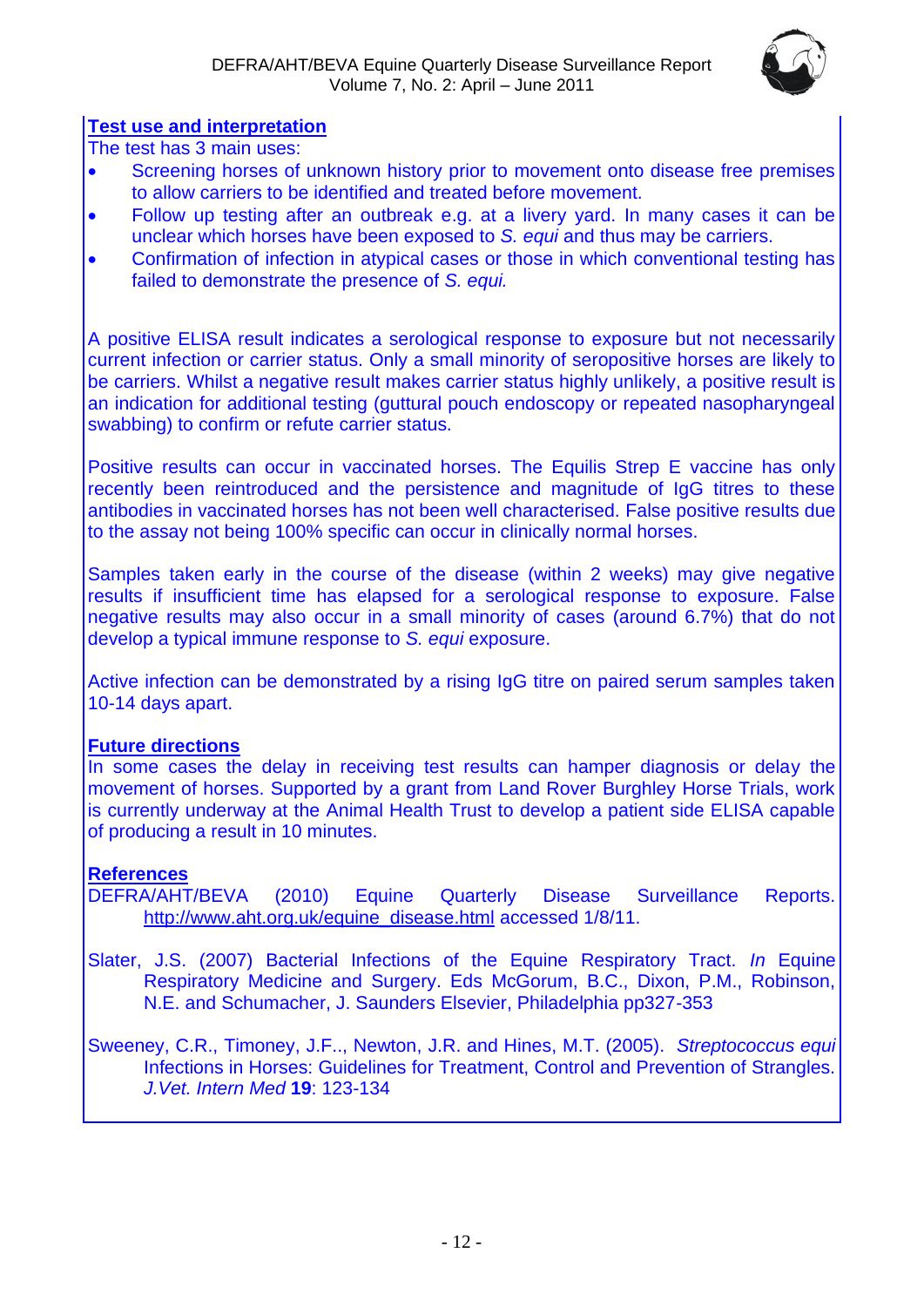

# **Toxic and Parasitic Disease Report for the Second Quarter 2011**

A summary of diagnostic toxicosis and parasitology testing undertaken by contributing laboratories is presented in Tables 3 and 4 respectively. Results for toxicosis are based on histopathologically confirmed evidence of disease only (where applicable).

#### **Table 3: Diagnostic toxicosis sample throughput and positive results for the second quarter 2011**

|                       | <b>Number of</b><br><b>Samples</b><br><b>Tested</b> | <b>Number</b><br><b>Positive</b> | <b>Number of</b><br>Contributing<br><b>Laboratories</b> |
|-----------------------|-----------------------------------------------------|----------------------------------|---------------------------------------------------------|
| <b>Grass Sickness</b> | 28                                                  | 22                               |                                                         |
| Hepatic toxicoses     | 18                                                  |                                  |                                                         |
| Atypical myopathy     |                                                     |                                  |                                                         |
| Tetanus               | -                                                   | $\overline{\phantom{0}}$         | -                                                       |

#### **Grass sickness surveillance data [\(www.equinegrasssickness.co.uk\)](http://www.equinegrasssickness.co.uk/):**

A total of 44 equine grass sickness (EGS) cases have been reported for the second quarter (April to June 2011), of which 30 cases occurred in England, eight cases occurred in Scotland, and the location of six cases was not reported. The median age of affected horses was 5 years (range 1.9 – 32 years). A greater proportion of cases occurred in males: 59% of cases were geldings (n=26), 4.5% (n=2) were stallions/colts, 31.8% (n=14) were mares/fillies and sex was not recorded for 2 cases.

The majority of affected horses (72.7%, n=32) were purebreds, predominantly native pony breeds (n=13) and Cob breeds (n=10) and 25% (n=11) were crossbred.

Fifty percent of cases (n=22) were reported to have acute EGS, 27.2% (n=10) had subacute EGS and 11.4% (n=5) were diagnosed with chronic EGS. Of the five horses with chronic EGS, only one was reported to have been euthanased due to the disease.

Diagnostic information was provided for 75% of cases (n=33); of these, 45.5% (n=15) were diagnosed based on clinical signs alone. Thirteen horses underwent surgery and diagnostic confirmation obtained by biopsy examination in the majority of cases (69.2%, n=9); seven horses that underwent surgery also had a subsequent post-mortem examination. In total, post-mortem examination was performed in twelve cases, of which eight had biopsy samples obtained for confirmation of diagnosis by histopathology.

It should be noted that the grass sickness surveillance scheme receives data from a wider population in comparison to the data presented in Table 3 and different diagnostic criteria were used. For more information about the grass sickness surveillance please refer to previous reports published in Vol.2 No.4 and Vol.4 No.2.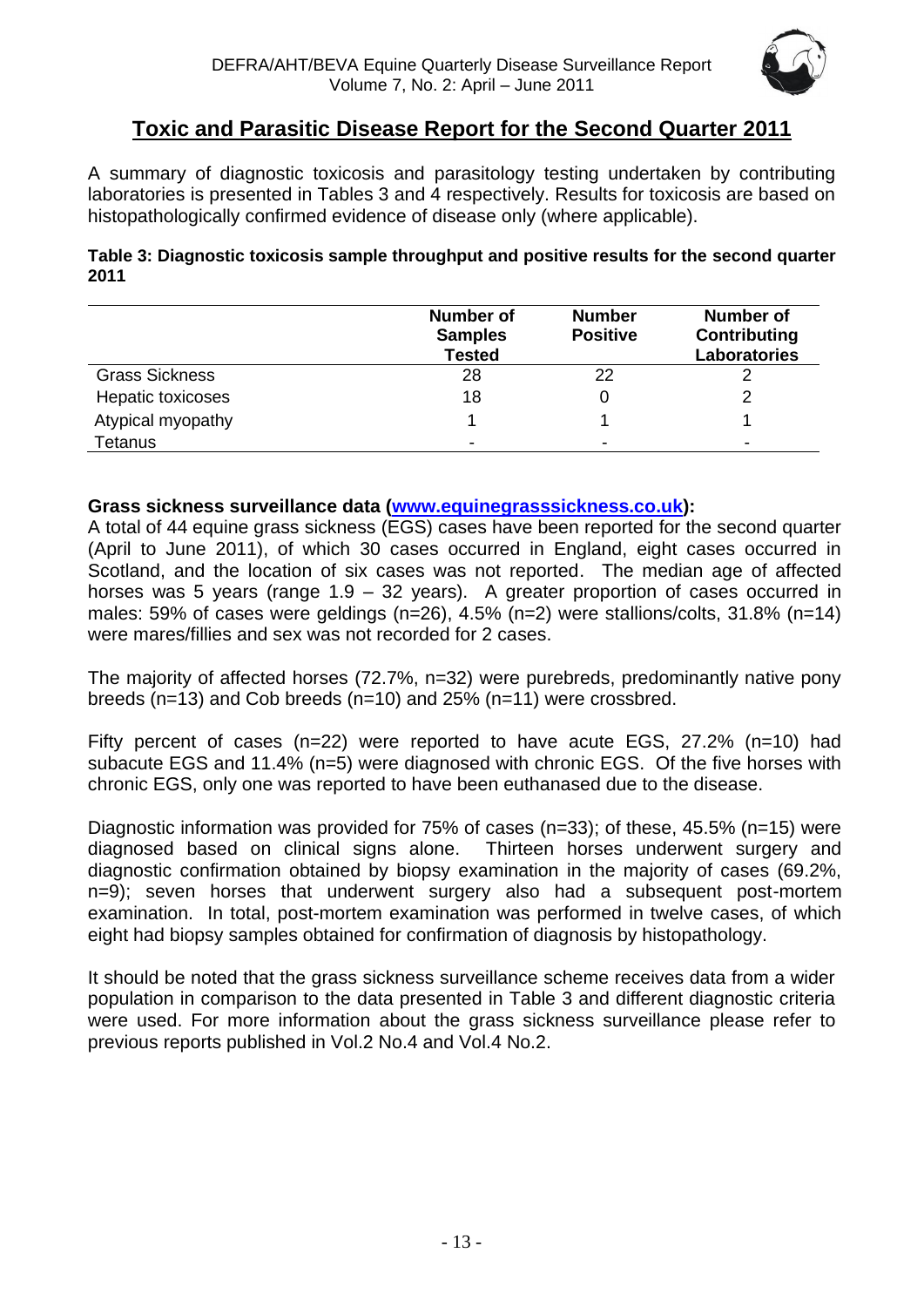

|                                     | <b>Number of</b><br><b>Samples</b><br><b>Tested</b> | <b>Number</b><br><b>Positive</b> | <b>Number of</b><br><b>Contributing</b><br>Laboratories |
|-------------------------------------|-----------------------------------------------------|----------------------------------|---------------------------------------------------------|
| <b>Endoparasites</b>                |                                                     |                                  |                                                         |
| Ascarids                            | 2796                                                | 28                               | 16                                                      |
| Cyathostomes                        | 1957                                                | 357                              | 15                                                      |
| Dictyocaulus                        | 552                                                 | 12                               | 10                                                      |
| Strongyles                          | 3748                                                | 1039                             | 22                                                      |
| Tapeworms (ELISA based testing)     | 13                                                  | 12                               | 3                                                       |
| Tapeworms (Faecal exam)             | 2207                                                | 27                               | 13                                                      |
| Trichostrongylus                    | 30                                                  | 0                                | $\overline{2}$                                          |
| Strongyloides                       | 2072                                                | 218                              | 15                                                      |
| Oxyuris equi                        | 176                                                 | 1                                | $\overline{7}$                                          |
| Fasciola                            | 139                                                 | 8                                | 4                                                       |
| Coccidia                            | 438                                                 | 2                                | 8                                                       |
| Cryptosporidia                      | $\overline{0}$                                      | 0                                | $\boldsymbol{0}$                                        |
| VLA Theileria equi (CFT)*           | 136                                                 | 4                                | 1                                                       |
| VLA Theileria equi (IFAT)**         | 480                                                 | 24                               | 1                                                       |
| VLA Theileria equi (cELISA)***      | 157                                                 | 10                               | 1                                                       |
| VLA Babesia caballi (CFT)*          | 141                                                 | 6                                | 1                                                       |
| VLA Babesia caballi (IFAT)**        | 482                                                 | 9                                | 1                                                       |
| VLA Babesia caballi (cELISA)***     | 162                                                 | 6                                | 1                                                       |
| VLA Trypanosoma equiperdum (CFT)*   | 241                                                 | 3                                | 1                                                       |
| VLA Trypanosoma equiperdum (IFAT)** | $\overline{2}$                                      | $\overline{0}$                   | 1                                                       |
| <b>Ectoparasites</b>                |                                                     |                                  |                                                         |
| <b>Mites</b>                        | 611                                                 | $\overline{7}$                   | 16                                                      |
| Lice                                | 719                                                 | 17                               | 16                                                      |
| Ringworm                            | 671                                                 | 175                              | 21                                                      |
| Dermatophilus                       | 536                                                 | 16                               | 15                                                      |
| Candida                             | 47                                                  | 1                                | $\overline{2}$                                          |

**Table 4: Diagnostic parasitology sample throughput and positive results for the second quarter 2011**

\*Complement Fixation Test; CFT suspect/positive samples are tested in IFAT test

\*\*Indirect Fluorescent Antibody Test; \*\*\*competitive Enzyme-linked immunosorbent assay; positive cELISA results are not undergoing confirmatory testing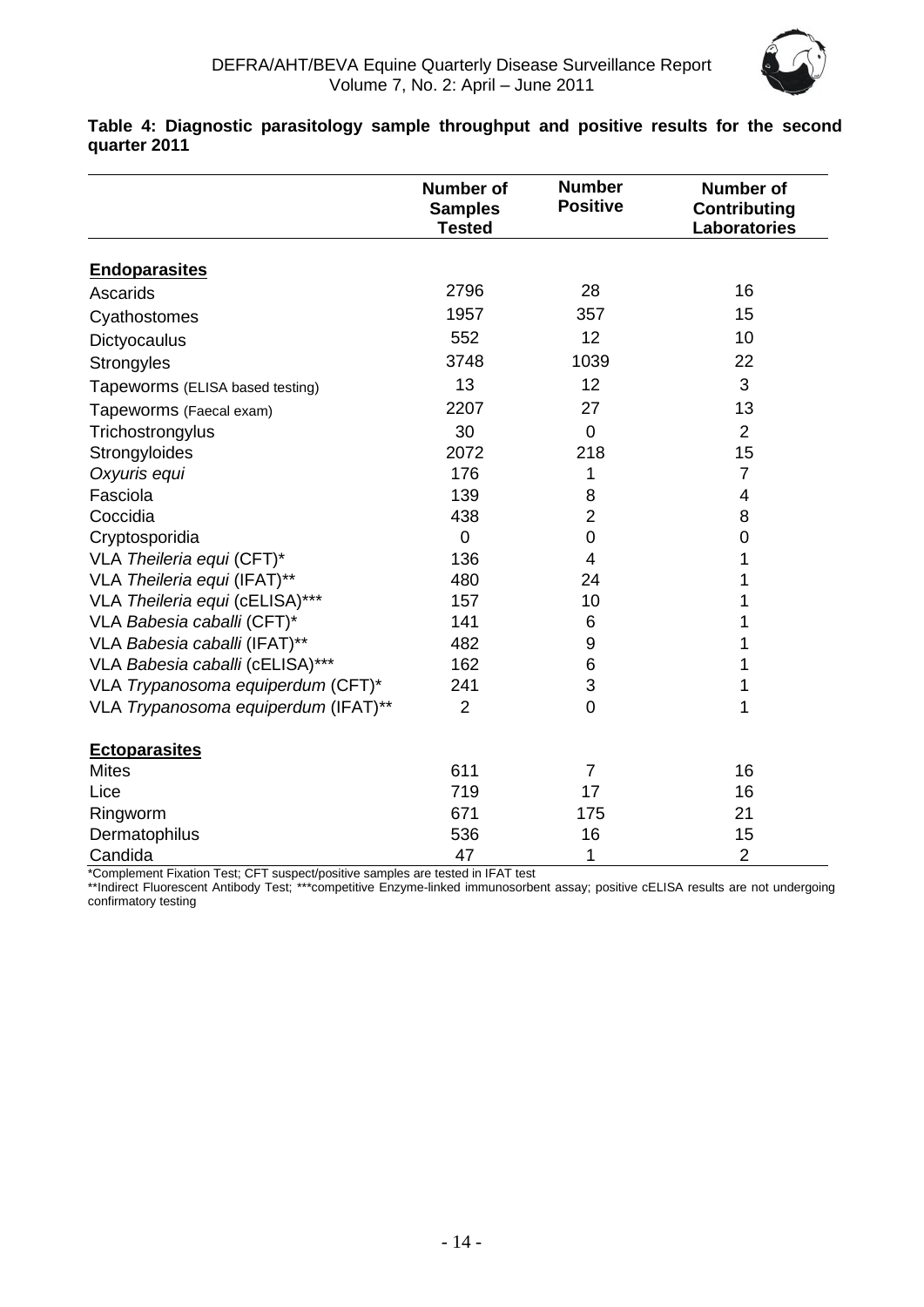

# **Focus article: Dourine – an emerging venereal threat to European horses**

Sidney Ricketts LVO, BSc, BVSc, DESM, DipECEIM, FRCPath, FRCVS and Andrew McGladdery BVMS, CertESM, MRCVS. Rossdale and Partners, Newmarket; James Crowhurst, MA VetMB MRCVS, Newmarket Equine Hospital, Newmarket and Richard Newton, BVSc, MSc, PhD, DLSHTM, DipECVPH, FRCVS, Animal Health Trust, Newmarket.

#### **Introduction**

Following the disclosure of an outbreak of Dourine, due to infection with the protozoan parasite *Trypanosoma equiperdum*, in Italy earlier in 2011, the Codes of Practice Sub-Committee of the Horserace Betting Levy Board's (HBLB) Veterinary Advisory Committee, undertook its annual review of the Codes of Practice in September 2011. The review concluded that it was timely to include for the first time a specific Code of Practice for Dourine to provide European breeders with guidance as to how to deal with this emerging venereal disease threat. Dourine is a serious and often chronic venereally transmitted disease of horses, which is notifiable by law. There is no proven long term cure for the disease and no vaccine is available, so establishing freedom from disease is the basis of prevention. The following article is based around the HBLB Code of Practice which was drafted by the authors prior to approval as the basis of the HBLB's Code of Practice.

### **The Disease**

Dourine is caused by the protozoan parasite, *Trypanosoma equiperdum* and is a serious, often chronic, venereally transmitted disease of horses and other equids. Once widespread, dourine has been eradicated from many countries but is still seen in horses in Asia, Africa, South America, southern and eastern Europe, Mexico and Russia and was reported in June 2011 in Sicily and then just north of Naples, on the Italian mainland.

# **Notification**

European Council Directive 90/426 of 26<sup>th</sup> June 1990 makes dourine compulsorily notifiable in the EU. In the UK, dourine is also **notifiable by law** under the Infectious Diseases of Horses Order 1987. Under the Order, anyone who owns, manages, inspects or examines a horse, which is affected or is suspected of being affected by the disease must notify Defra via the appropriate Regional Veterinary Lead of Animal Health Veterinary Laboratories Agency (AHVLA). See Defra's website (**[Click here](http://animalhealth.defra.gov.uk/about/contact-us/officemap.html)**) for AHVLA contact information.

Under the Order, Defra may declare the premises where disease is suspected to be as an infected place and impose restrictions on horses at those premises. A veterinary inquiry will be carried out under the direction of Defra to determine if dourine is present. The Order provides Defra with powers to enforce measures for vector control and disinfection.

There is currently no proven, effective long-term cure for dourine. Any horse testing positive will be required to remain under official breeding and movement restrictions indefinitely. There are no powers for compulsory humane destruction of infected horses, as a result there is no provision for compensation. Any decision as to the necessity for humane destruction will have to be taken by owners based on economic and welfare considerations.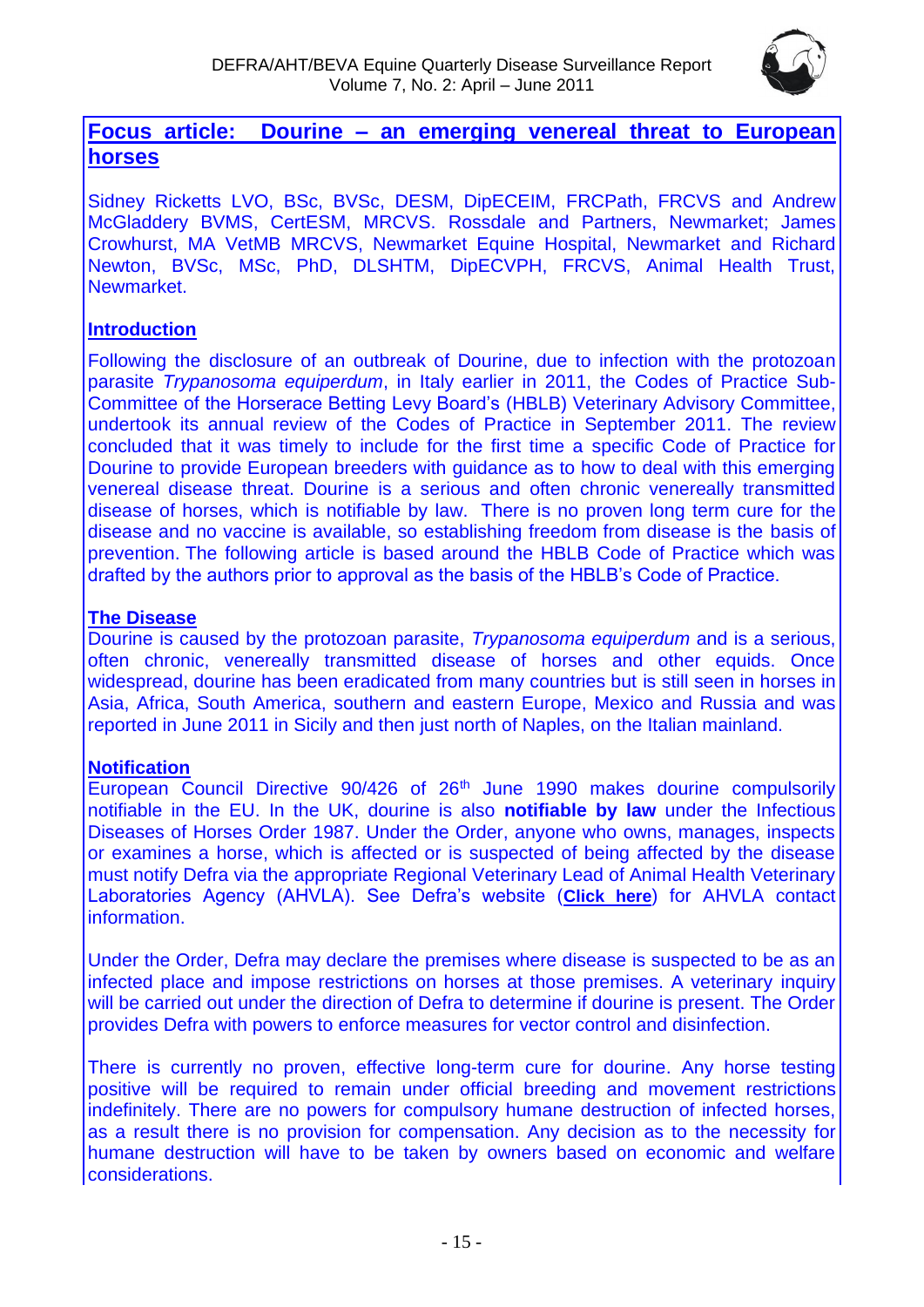

## **Clinical Signs**

Clinical signs of dourine are highly variable in manifestation and severity. The disease is characterized mainly by swelling of the genitalia, cutaneous plaques and neurological signs but severity varies with the virulence of the strain, the nutritional status of the horse, and stress factors. Clinical signs often develop over weeks or months, frequently waxing and waning with relapses, probably precipitated by stress. This can occur several times before the animal either dies or experiences an apparent recovery. The mortality rate is believed to be in excess of 50%.

Genital oedema and reproductive tract mucopurulent discharges are often the first signs. Mares develop a mucopurulent vaginal discharge, and the vulva becomes oedematous; this swelling may be marked leading to vaginal prolapse and extend along the perineum to the ventral abdomen and mammary gland and may result in depigmentation, similar to that seen in coital exanthema with EHV-3 infection. Abortion can occur with more virulent strains. Stallions develop oedema of the prepuce and glans penis with paraphimosis in some cases, and can develop a mucopurulent urethral discharge. The swelling may spread to the scrotum, perineum, ventral abdomen and thorax and may also become depigmented.



Characteristic raised oedematous patches 2-10 cm in diameter (sometimes called 'silver dollar plaques'; arrowed left) may appear on the skin on the neck, hips, lower parts of the abdomen and particularly over the ribs. These cutaneous plaques usually last for 3 to 7 days and are pathognomonic for the disease, although they do not occur with all infecting strains.

Neurological signs can develop with signs of

progressive weakness, incoordination and, eventually, paralysis. Facial paralysis, which is generally unilateral, may be seen in some animals. Conjunctivitis and keratitis are common, and in some outbreaks, ocular disease may be the first sign of dourine and anaemia and intermittent fever may also be found. Dourine also results in a progressive loss of condition and affected animals may become emaciated, although the appetite remains good.

#### **Transmission of Disease**

Dourine is caused by the protozoan parasite, *Trypanosoma equiperdum*, which unlike other trypanosomal infections, is sexually transmitted during natural mating or by artificial insemination (AI) with infected semen. Transmission from stallions to mares is more common, but mares can also transmit the disease to stallions. *T. equiperdum* can be found in the vaginal secretions of infected mares and the seminal fluid, mucous exudate of the penis, and sheath of stallions. Periodically, the parasites disappear from the genital tract and the animal becomes non-infectious for weeks to months. Transmission is most likely early in the disease process as non-infectious periods are more common late in the disease. Male donkeys can be asymptomatic carriers and sexually immature animals that become infected can transmit the organism when they mature.

Rarely, infected mares pass the infection to their foals, possibly before birth or through colostrum and milk and infections may also occur through mucous membranes such as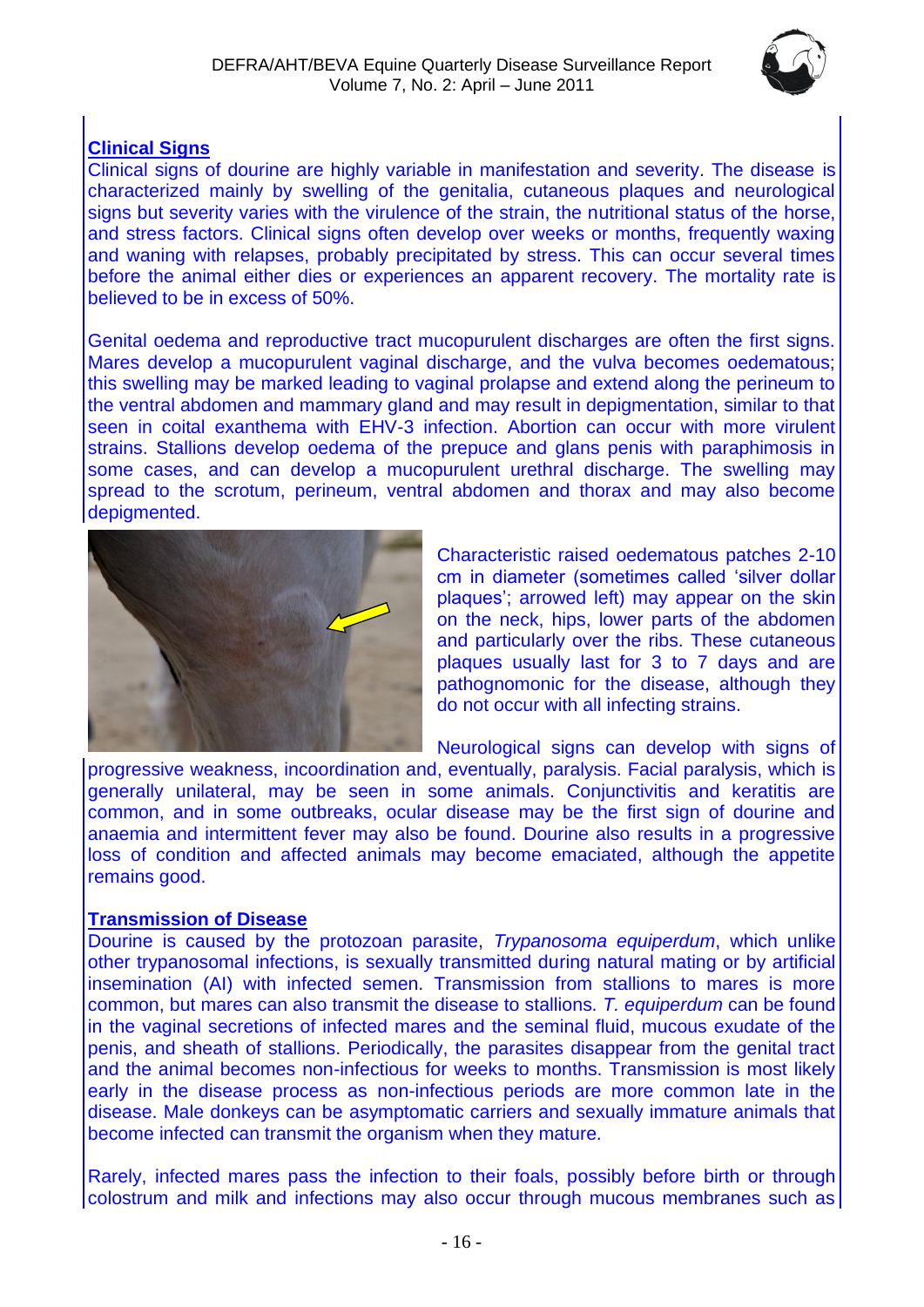

the conjunctivae. There is currently no evidence that arthropod vectors play a significant role in transmission of dourine, but this possibility cannot be ruled out.

#### **Prevention**

There is no vaccine available for dourine. As dourine is primarily a venereal disease, prevention of natural mating or AI with infected horses (stallions or mares) is the most important means of control. Prevention of dourine is therefore based on the establishment of freedom from infection and this is done by testing blood for presence of antibodies against *T. equiperdum*, which is more reliable than testing for the presence of the protozoan parasite itself.

Any introductions of horses from endemic areas or areas of incursion should be isolated and blood tested for antibodies by compliment fixation test (CFT) or indirect fluorescent antibody test (IFAT). Horses in isolation must not be allowed to mate and semen must not be collected or used for AI until negative dourine test results are confirmed. Any seropositive results, or any horses showing clinical signs of dourine should be reported as required by national law (Defra in UK) and will then be dealt with under official supervision. Dourine should be eradicated from an incursion into a non-endemic area by identification of the source, thorough tracing and testing of all in-contacts and euthanasia of infected and seropositive horses.

Stallions or mares should not leave endemic areas or areas of incursion without veterinary confirmation that:

- The horse(s) has/have not been in contact with cases of Dourine.
- The horse(s) is/are healthy and show(s) no clinical signs of Dourine, prior to leaving
- Negative CFT blood sample result(s) for Dourine, performed by an authorised laboratory, collected within one month of leaving.

On arrival in an area where Dourine does not occur, these stallion(s) or mare(s) should be isolated until repeat negative CFT blood sample result(s) for Dourine, performed by an authorised laboratory, collected 10-14 days after arrival, has been obtained. Under no circumstances should the stallion(s) or mare(s) involved be mated and no semen should be collected and used for AI purposes before this reassurance has been obtained.

#### **Diagnosis**

Due to the variability and possible absence of outward signs of dourine, clinical diagnosis is not always possible and laboratory diagnosis is necessary to confirm diagnoses of dourine.

The complement fixation test (CFT) is the prescribed test for international trade, and has been used successfully in eradication programs. Some uninfected animals, particularly donkeys, often have non-specific CFT reactions due to anticomplementary activity of their serum, thereby rendering results difficult to interpret. Indirect fluorescent antibody tests may help to resolve these cases. Enzyme linked immunosorbent assays (ELISAs) and agar gel immunodiffusion (AGID) tests have also been used to diagnose dourine. Although no serological test is specific for dourine as cross-reactions occur with other trypanosomes (especially *T. brucei* and *T. evansi*), this is not a problem where these infections are all considered to be exotic and requiring eradication.

CFT and confirmatory IFAT should always be used to test horses with clinical signs, to test horses that have been in contact with others who have or are at risk of having dourine and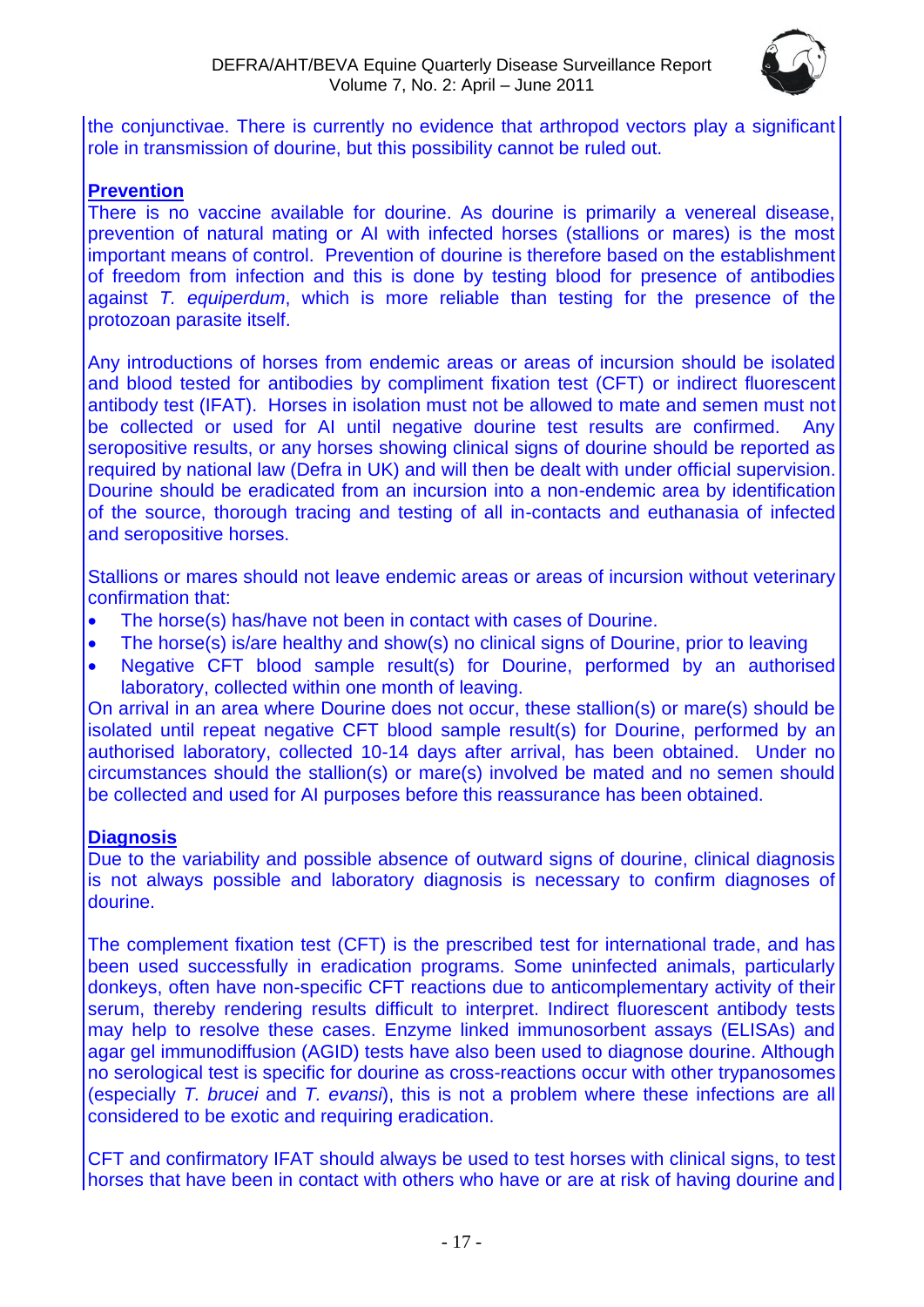

for official export certification. In such cases, serum or clotted blood samples for dourine testing must be sent to the Veterinary Laboratories Agency, Weybridge.

Definitive diagnosis by identification of the parasite is not undertaken for routine screening as the organisms are extremely difficult to find and are usually not detectable in blood smears. *T. equiperdum* cannot be distinguished microscopically from *T. evansi*.

#### **Control of infection**

If dourine is suspected in any horse, stop all breeding activities immediately, identify and isolate the horse(s) concerned, notify Defra via the appropriate Regional Veterinary Lead of Animal Health Veterinary Laboratories Agency (AHVLA) and seek veterinary advice about the welfare of the horses and the next steps.

If dourine is confirmed, further action will be controlled by Defra. Mating, teasing, collection/insemination of semen and movement of horses on and off the premises must stop until the disease outbreak is confirmed to be over.

Any venereal contacts with confirmed infected horses must be isolated and will be blood tested to determine if they produce antibodies, i.e. to determine if they have become infected.

Inform:

- Owners (or persons authorised to act on their behalf) of horses at, and due to arrive at, the premises.
- Owners (or persons authorised to act on their behalf) of horses that have left the premises.
- Recipients of semen from the premises.
- The national breeders' association.

*T. equiperdum* is a parasite, which cannot survive outside a living host. It dies quickly with its host. Various disinfectants, including 1% sodium hypochlorite, 2% glutaraldehyde and formaldehyde, as well as heat of 50-60°C, will kill the parasites in the environment, but their transient life outside the host makes this unnecessary, although good stable hygiene is always recommended.

#### **Treatment**

There is currently no effective treatment for dourine although treatment has been attempted with quinapyramine sulphate (3 mg/kg, given subcutaneously). However, *T. equiperdum* may persist in asymptomatic carrier horses after treatment and these horses are considered unsafe for breeding purposes.

Any treatment to alleviate the signs of the disease and otherwise support the horse will be determined by the attending veterinary surgeon, until such time as a positive diagnosis is confirmed by CFT. Compulsory slaughter of infected horses to eradicate the infection is considered the best policy.

#### **Acknowledgements**

We are grateful to Istituto Zooprofilattico Sperimentale dell' Abruzzo e del Molise (IZS), Teramo, Italy and Dr Paola Gulden, SIVE, Italy for their kind permission permitting use of the accompanying illustrations in this article and elsewhere in this report.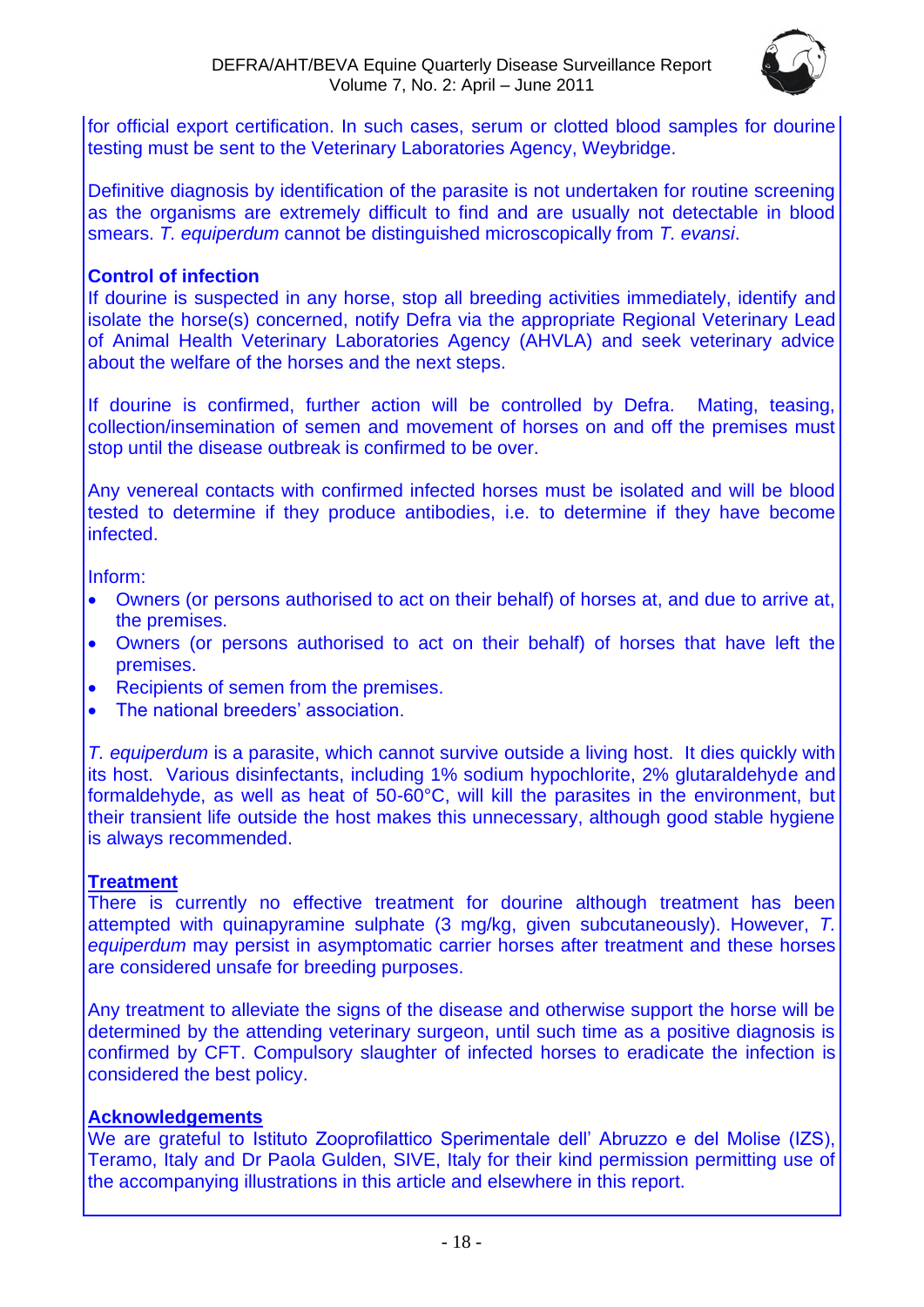

# **Report on Post-mortem Examinations for the Second Quarter 2011**

#### <span id="page-18-0"></span>**East Anglia**

*A total of 50 cases were examined including 30 aborted fetuses/neonatal deaths.*

Of the 18 aborted fetuses examined this quarter, umbilical cord torsion was identified in two cases, placentitis in five cases, EHV-1 infection in three cases, terminal peripartum asphyxia/hypoxia in four cases, partial allantochorial separation and premature placental separation in two separate cases, one case of presumed placental insufficiency and one case delivered by caesarean section that had no definitive cause of death identified.

There were 12 cases of neonatal death reported in this quarter. Two cases were associated with dystocia, three had congenital malformations, and two with sepsis. The remaining five cases included a full term uterine death in a mare with pituitary adenoma, a foal with isoerytholysis despite a washed red cell transfusion, a case of severe volvulus, a case of atelectasis and one with a severe congenital cardiac defect resulting in hypoxia.

One animal with neurological disease was confirmed histologically with lymphocytic encephalomyelitis.

Six horses were examined following gastrointestinal disease. These included two cases each of colon torsion and intestinal adhesions and single cases each of cyathostomiasis and typhlocolitis.

Among three animals with respiratory signs, there was: one horse was confirmed with EHV-5 associated pulmonary fibrosis on the basis of histopathology and PCR, one case of *Rhodococcus equi* associated pneumonia in a seven-week old Thoroughbred foal and one case of severe acute exercise induced pulmonary haemorrhage (EIPH) in a three-year-old Thoroughbred that suffered sudden death whilst training.

The two cardiac cases reported in this quarter included a case of histologically confirmed epicardial fibrosis and a case of necrotising endocarditis, consistent with a bacterial cause.

Among four welfare/neglect cases examined during the quarter, one horse euthanased on humane grounds had suffered a lacerated tendon, one case had emaciation and chronic marked laminitis, one case had weight loss presumed to be due to multiple age-associated conditions and one case died from accidental suffocation.

Four other cases reported included one case of necrotising myositis, one case of uterine rupture, one case of hepatic lipidosis and one case of suspected acute and severe anaphylaxis.

#### <span id="page-18-1"></span>**Home Counties**

*No cases were examined in this quarter*.

#### <span id="page-18-2"></span>**South West**

*Seven cases were examined in this quarter*.

Two cases of gastrointestinal disease were investigated, one case was diagnosed with cyathostomiasis and the other had ruptured small intestine secondary to 360 degree torsion.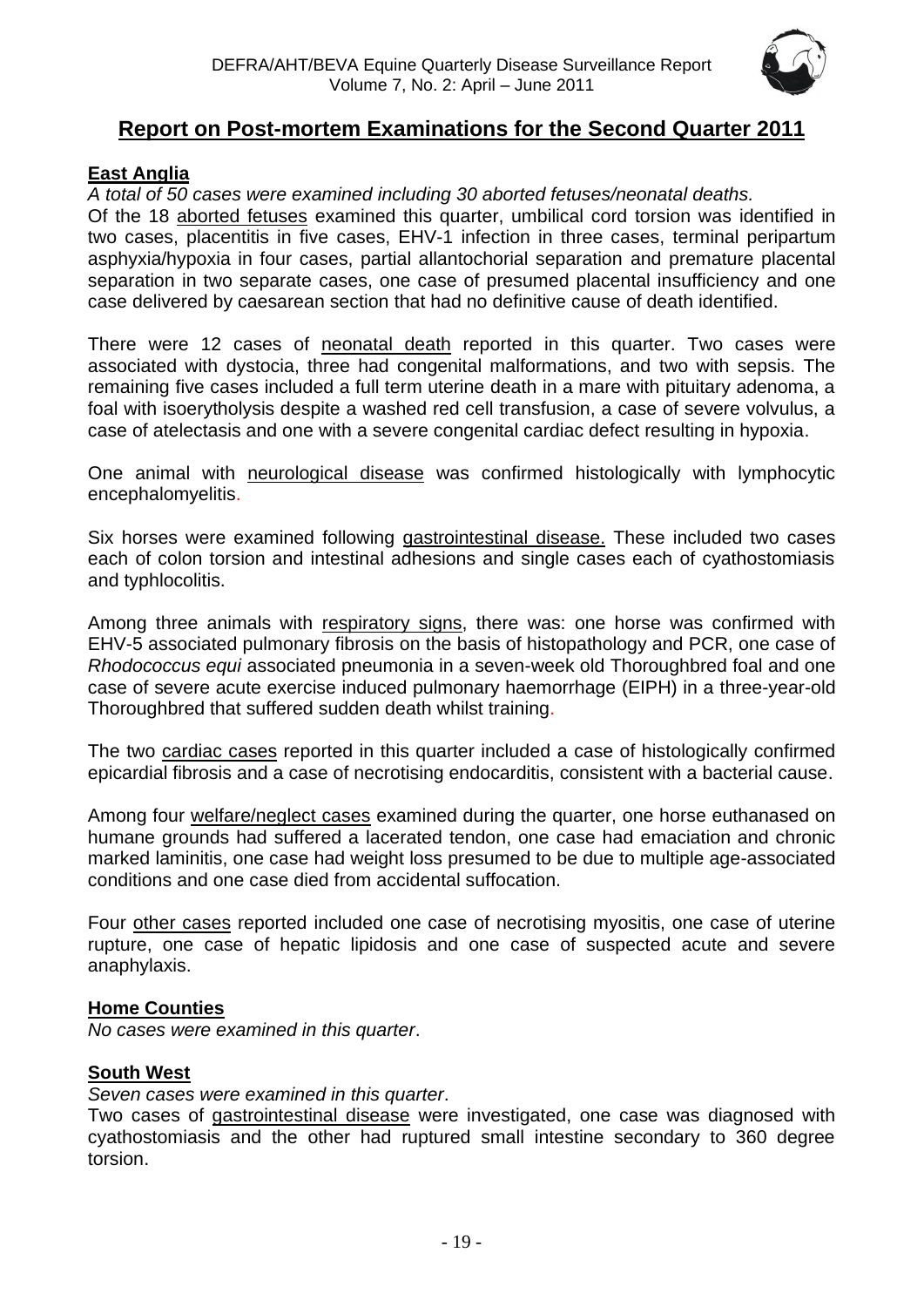

Two cases of musculoskeletal disease were reported with one animal having arthritis of the right fore fetlock (with left recurrent laryngeal nerve neuropathy and associated laryngeal muscle neurogenic atrophy also noted) and the other having denudedcartilage of the medial femoropatellar joint.

The other three cases included a case of sudden death due to suspected taxine toxicity (Yew poisoning), a cardiopulmonary accident and a case of peri-rectal neoplasia.

#### <span id="page-19-0"></span>**Northern England**

*Nine cases were examined in this quarter.*

Six cases of gastrointestinal disease were reported in this quarter. The causes of death included three cases of colon torsion and single cases each of caecal rupture, grass sickness, and evisceration following incisional infection.

Three cases of musculoskeletal disease were reported including polysynovitis secondary to Lyme's disease, severed carotid artery secondary to occipital bone fracture and a fractured growth plate of left fore fetlock joint in a foal.

#### <span id="page-19-1"></span>**West Midlands**

*No cases were examined in this quarter*.

#### <span id="page-19-2"></span>**Scotland**

*Five post-mortem examinations were reported in this quarter.* 

Two gastrointestinal cases were reported, including a case of suspected clostridiosis which tested positive for *C. chauvei* and *C. novyi* by IFAT and a case of intestinal cicatrisation.

A welfare/neglect case identified trauma to the neck resulting in massive haemorrhage in the neck leading to compromise of the airway and two cases of suspect adverse reaction to penicillin injection were investigated*.*

#### <span id="page-19-3"></span>**Northern Ireland**

*Ten post-mortem examinations were conducted in this quarter, including four stillborn or aborted fetuses*.

Four aborted fetuses were examined including one submission of two stillbirths that cultured *Bacillus licheniformis* from the stomach contents of both fetuses. No definitive cause of abortion was determined in the other two cases.

Five cases were examined for gastrointestinal disease. An adult gelding with a history of acute colic was diagnosed with small intestinal mesenteric torsion with associated venous infarction along with diaphragmatic rupture and small intestinal herniation into the thoracic cavity. A two-year-old gelding with a history of unresponsive weight loss and collapse was examined and extensive transmural lymphohistiocytic colitis and typhlitis with associated cyathostome infection along with gastric ulceration was diagnosed. A five-year old mare with no history of illness was found dead with gastric volvulus and fibrinous peritonitis. A nine year-old donkey was found dead with nephrosplenic colonic entrapment and a dead fetus in utero which was being expelled.

No definitive cause of death was reached in the remaining two cases.